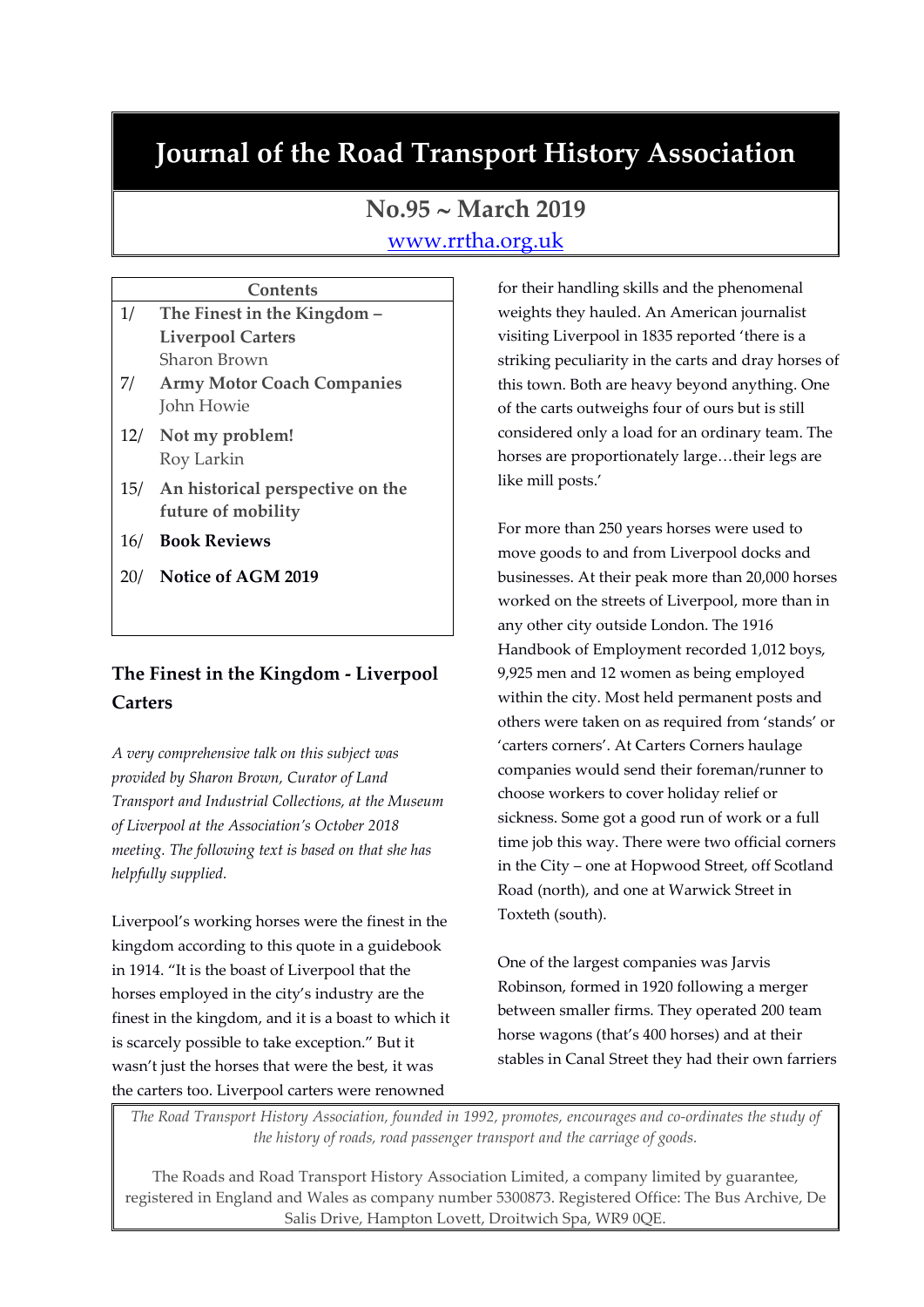## Road Transport History Association

*Honorary President:* Dr Robert McCloy

*Chairman:* Roderic Ashley **[roderic.ashley@gmail.com](mailto:roderic.ashley@gmail.com)**

*Journal Editor:* Peter White 13 Lingwood Gardens, Isleworth, TW7 5LY **[peterrwhite@gmail.com](mailto:peterrwhite@gmail.com)**

*Secretary, Treasurer and Administrator:* Philip Kirk The Bus Archive, 8 De Salis Drive, Hampton Lovett, Droitwich Spa, WR9 0QE **philip.kirk@b[usarchive](mailto:philip.kirk@busarchive.org.uk).org.uk**

*Events Organiser:* John Ashley 6 Cefn Glas, Tycoch, Swansea, SA2 9GW **[john@globespinner.net](mailto:john@globespinner.net)**

*Promotions Officer:* Amy Graham **[213bus@gmail.com](mailto:213bus@gmail.com)**

ISSN: 2044-7442

The Editor is always interested in hearing from members and non-members who would like to write an original piece about transport history and/or research for inclusion in this journal or online.

From this calendar year, a revised publication schedule has been adopted, with issues in March, June, September and December.

and a sick bay where sick or injured horses could rest and be treated. Carters always worked long hours. They arrived at the stables early in the morning to prepare their horses for the day and always made sure the horse was fed, watered, and settled at the end of the day. Saturday was a normal day or half day of work and on Sundays the stables operated a rota system with each Carter coming in every few weeks to water and muck out the horses.

## **Getting started**

Most of the Carters started going in and out of stables at an early age. They had family members who were carters or lived on streets where there were stables. Jimmy D lived on a street with four stables on it and he believed they were his saviour when his school was bombed during the war. With no school he was always in and out of the stables, helping out and that's how he got going. He hung around with an old carter, helping him, and that's how he learnt the job. Jimmy D worked in many of the main haulage companies in Liverpool and passed on his knowledge and skills to others along the way. He retained his passions for horses throughout his life.

All horses had a name and a number. The number showed the horse's age and number of years it had been in service. The names varied, but many were symbolic of the horses' strength and ability such as Expert, Imperial, Demon, and Daredevil. From 1901 Liverpool Corporation horses were named alphabetically – this meant a shortage of names in some years and some poor horses were stuck with names like Barn Owl, Zoo and Camp Bed!

Carters were seen as essential to life in Liverpool – in 1888 an article entitled 'Carters' life in Liverpool' recorded that 'In Liverpool the carter is an important individual in the enormous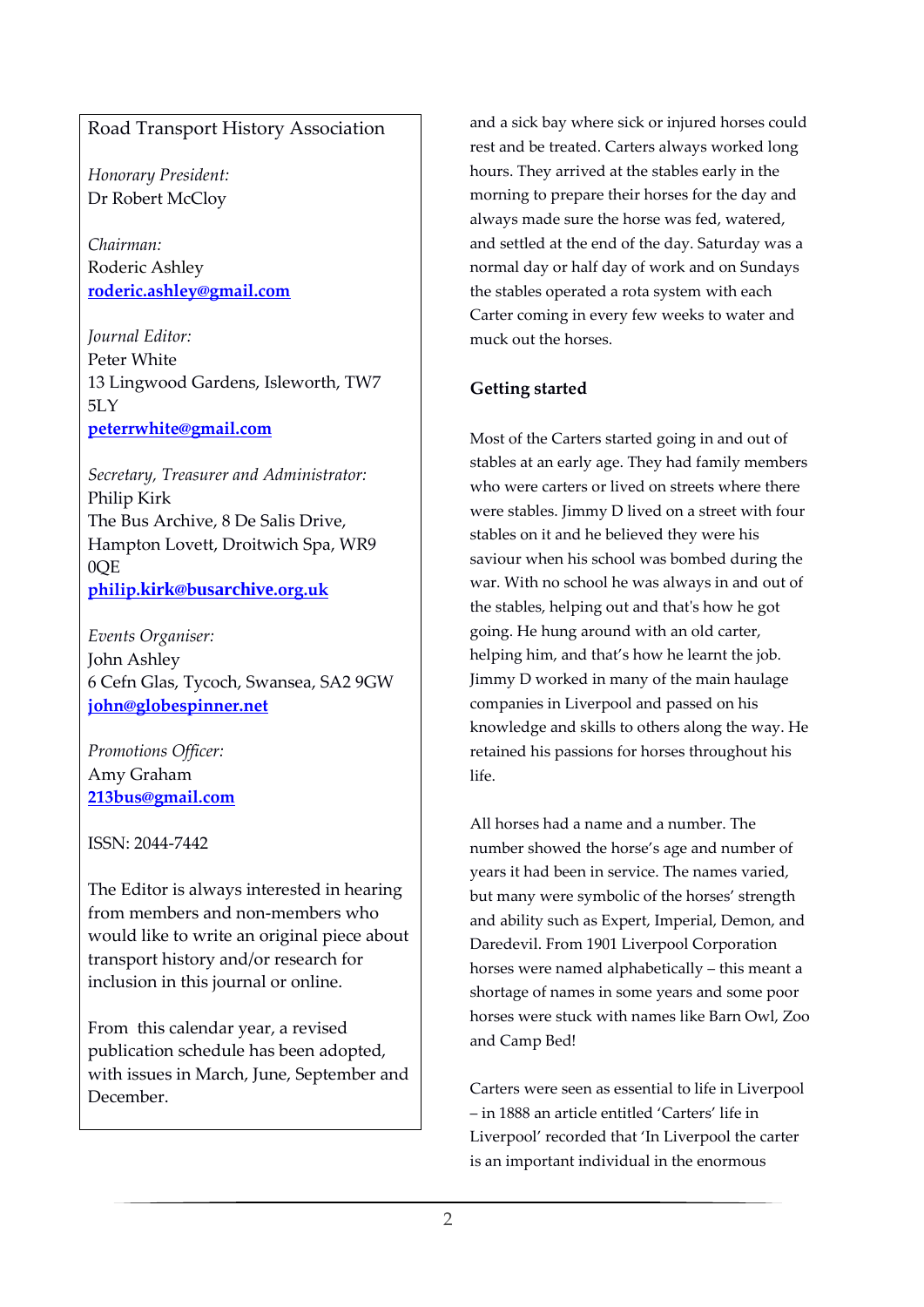carrying trade of the city. He could no more be done without than his horse and cart… he can hardly tell you why he is a carter but in the great majority of cases he became one as a colt, his sire having been previously mixed up in the same business'. Despite their importance, carters were not considered as skilled labour, but this was surely not right. Paddy M recalls "You had to know a bit about every little thing with carting, it was a skilled job in a way. You couldn't just send anyone to load a wagon, you'd have to know and learn it from a kid, how to put it on so it wouldn't come off. And then you had to be used to the horses and putting locks on and different things like that going down different brews."



*Above: A nineteenth century view of Canada Timber Docks, Liverpool, showing carters' horses alongside ships of the period [R. Dudley/ National Museums Liverpool]*

Jobs were varied depending on where you worked, and you had to be prepared to tackle anything from steel, to cotton, to cornflakes. Larger loads often required specialized wagons such as a timber drag or just the carter's skill and ingenuity. Cotton was a regular load for the carters, and it came in from Egypt, America, Brazil, Peru and the Congo, but most expensive cotton was from Ireland. Some carters thought it was a nuisance because it was more delicate, but others liked it because it was light and easy to manoeuvre.

### **Intoxicated Carters**

Carters it seems were renowned for their drinking in years gone by, as shown by a letter written in May 1813 "Intoxicated Carters have long been notorious in the neighbourhood of Liverpool. Many are seen riding on the shafts while numbers are fast asleep in their carts, but of all the means adopted by these ruffians for terrifying the sober part of the community none seems so frightful as that of racing – 2 or 3 men, carts-abreast at full gallop."

There was also this negative report "By 1904, Queens Square… was devoted to the wholesale disposal of fruit and vegetables. This was beginning to cause problems. Not only was there the unblushing obstruction of the pavement by pyramids of fruit but the centre of the square was occupied by "an ever- varying body of coarse and brutal carters, likely to assail passers-by with examples of obscene badinage and the latest gutter addition of Liverpool's extensive repertoire of blackguard vocabulary".

As well as operating between the docks, warehouses and the railway, the Carters also travelled back and forth across the river, using the luggage boats over to Birkenhead and back. Barney J. Fearns had a stable on the Pier Head at the bottom near the floating roadway where he kept four horses. Depending on whether the tide was high or low the bridge would go up or down. If it was low tide the carters couldn't get up with one team of horses – they would borrow Bernie's two horses to pull them over, and it would cost about a shilling. This went into a book and Bernie went round the companies collecting his money at the end of the week. It wasn't unknown for horses going down the floating roadway to end up in the river. Carters had to put the lock on the wagon on the incline, but if that lock broke you couldn't stop it, and in they would go.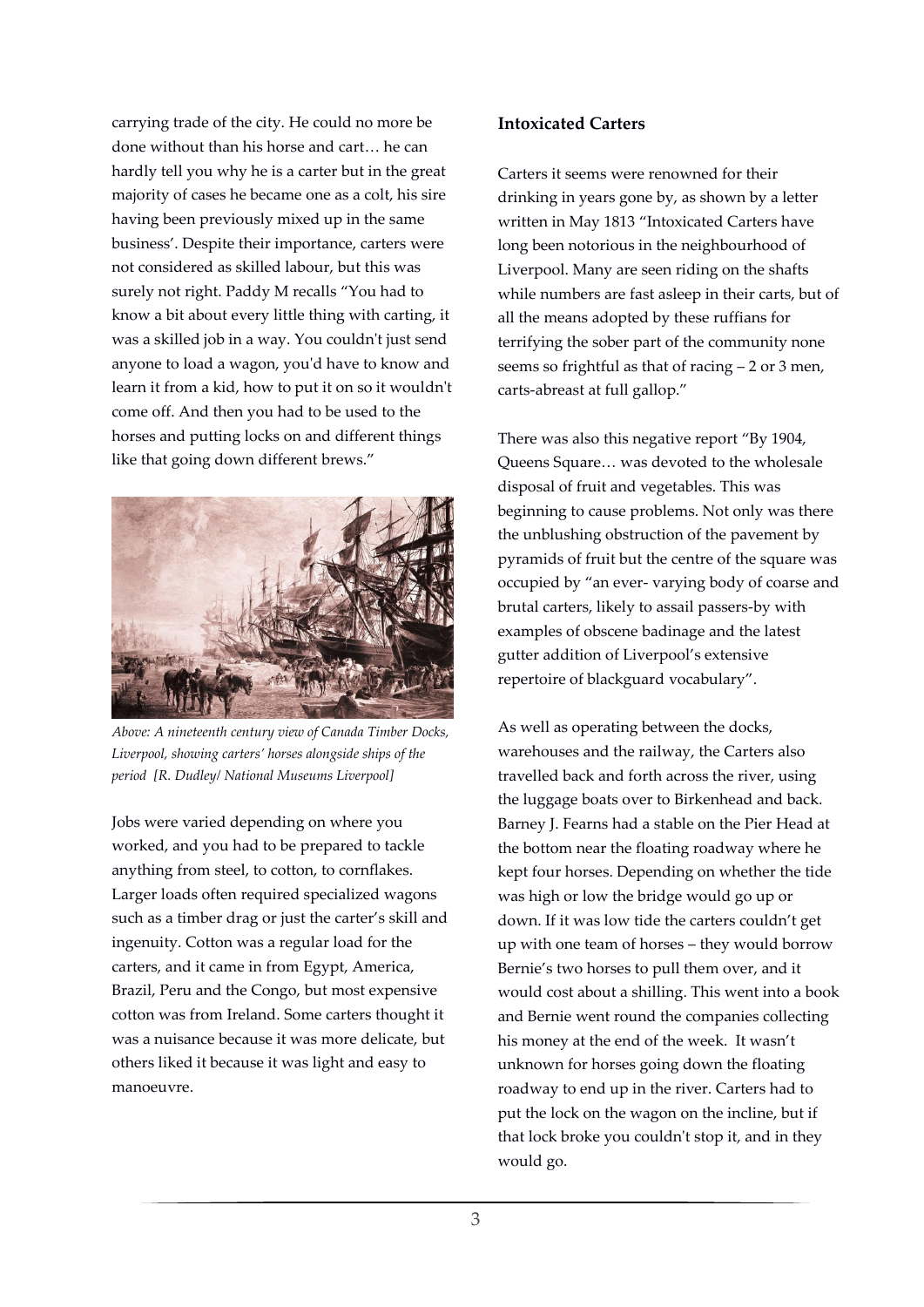#### **The Union**

Carters had long standing complaints in relation to long working days, low pay and poor working conditions. There were no defined hours with many working from 5.30am, for up to 15 hours. The formation of the Mersey Quay and Railway Carters' Union in 1889 meant fixed rates of pay (29s a week for team carters, and 26s for single horse carters) and a 12 hour day. The union quickly became established with 3,000 members, and 35 companies agreeing to its conditions. It was renamed the Liverpool Carters and Motormen's Union in 1918 becoming the most powerful union in road haulage. In 1919 a settlement was made establishing a 48 hour week, detailed rules for overtime and one week's paid holiday after one year's service. The union became affiliated to the TGWU in 1926, and became a full section in 1947.

Accidents weren't uncommon, and Carters and horses were killed or seriously injured. Harry W had an accident as a young lad. He loaded five tons of sunflower seed out of a warehouse in New Bird Street, and set off downhill to the African Oil Mill to take it for processing into cattle food. He put the lock chain around the wheels but half way down, the lock chain snapped. He was terrified as the horse was old and couldn't hold back the weight of the wagon. He held onto the bridle, but the load pushed them down the hill, towards the traffic on the dock road and the Mersey Docks and Harbour Board locos. A passing driver spotted the problem and jumped off his motor, pulling off 140lb seed bags and throwing them under the wheels to jam the wagon. It was considered a very lucky escape, and the horse was back at work in a couple of days with cuts and bruises healing.

#### **The Horses**

The Carters had a great passion for their horses. They cared for them as if they were members of their family. Dick was a very well-known and respected Carter, and he loved his horse Velvet. He acted as a mentor for younger carters and taught them all the tricks of the trade.

Albert thought horses were like humans, some were good workers, and some were bad. Some were intelligent and some very stupid. He loved his horse called Tommy who he said was a bit mischievous. "One day they were waiting outside Bibby's Mill and you could tell from Tommy's face (that's the horse) that he was getting fed up, so he went off down to the dock gate. I thought if he turns left he's going home, and if he turns right he'll come back to the Mill. He went back to the Mill but by the time I walked back up there were men everywhere. I thought it was fire drill, but they started shouting at me to get the horse out. It had gone into the Mill and was chasing everybody out. I swear he was laughing when I led him out!''

#### **The First World War**

Throughout the First World War work as a carter continued and was vital to everyday life, but many horses were requisitioned for the war effort. In 1914 the British Army only owned eighty motor vehicles so they were heavily dependent on horses, especially on the Western Front where conditions made it very difficult to use motor vehicles. Liverpool's Canada Dock was one of the main locations for the importation of horses & mules to be conditioned and readied for service on the continent. This took place locally at Lathom Hall, and between September 1914 and November 1917, 215,000 horses and mules passed through Lathom Park on their way to war. After about a month of conditioning the horses had recovered from their traumatic sea journeys and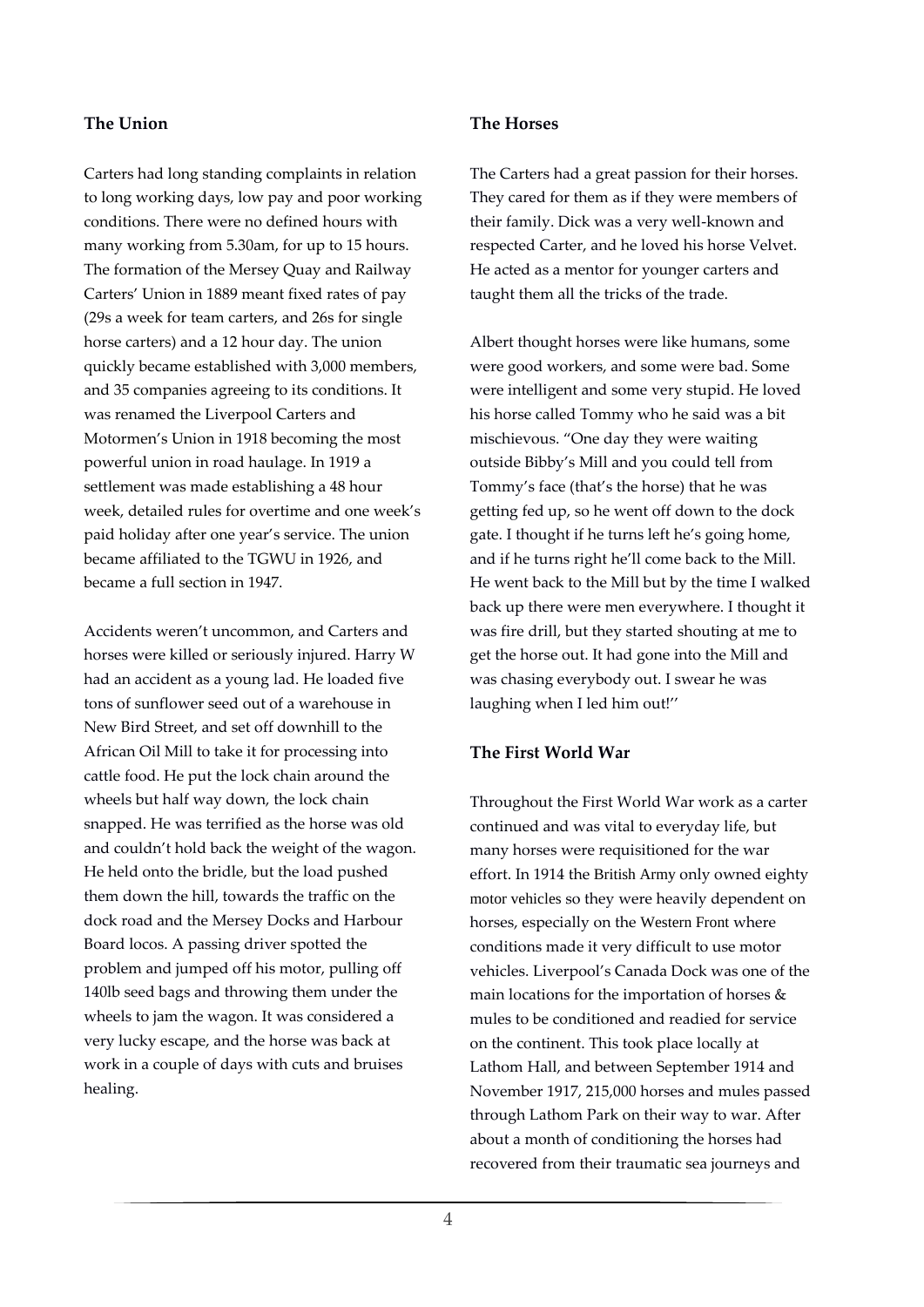were well rested. They were then trained up for the work they were to do, or if not suitable put out to work on local farms. Hundreds of horses were shipped to Europe every day in awful conditions. In France they were taken by sling off the ships and rested. After being checked and passed fit for service they were sent to the front where they suffered terribly from the dreadful conditions underfoot, from disease and a gruelling workload. A lot of Carters joined up to follow their horses to war and stories of the horrors were passed on through the younger carters when they returned home.

Throughout the Second World War the carters and their horses maintained the vital link between the docks and the city. They moved 75,000 tons of food and raw materials, keeping supply lines open when many motor vehicles had been requisitioned by the Government. Carters over 25 years old and working with heavy two-wheeled vehicle were in the Reserved Occupation category.

#### **May Parades**

By the 1840's Parades of May Horses had become an annual feature of Liverpool life. They celebrated the power and majesty of the working horse. Prizes were awarded for the 'neatest and cleanest', the 'best turned out team' and the 'best decorated'. The strongest horses competed in Pulling Power competitions. St Georges Plateau became the focus of the Parades, with the May Parade becoming the largest civic ceremony of the City's calendar. All the local firms, along with the Corporation and the railways would enter, keeping their plans a closely guarded secret. Families spent weeks preparing for the shows with girls making paper flowers and boys cleaning and polishing the gears.



*Above: Liverpool carter Albert Hilton with his horse decorated for the May Parade [National Museums Liverpool]*

#### **End of an Era**

Lots of the Carters went on to drive motors, but not one of them had a good thing to say about this progression. Two companies battled on in the face of mechanisation. Hobbs and Clark had struggled in the 1930s, but kept going and trade was buoyed by the Second World War. By 1956 though they had only one team left, and this was soon finished up.

By the late 1960s A V Crutchley & Sons had six horses left, stabled at Strand Road in Bootle. They were mainly moving dyestuffs for ICI down to the Buenos Aries boats in Alexandra Dock – they couldn't go much further than that as the council had laid tarmac on the dock road and it was too difficult for the horses to get traction on. Following a transport strike in 1968 they decided to get rid of their last horses – and so this was the end of an era.

The Carters were unanimous in their mourning of the end of their carting days. Jimmy D said it was one of the happiest times of their lives - "working with the horses, you look forward to it, with the wagons you didn't feel like going out, but with the horses I never felt like that. I thought it was one of the best jobs you could have had in our lifetime."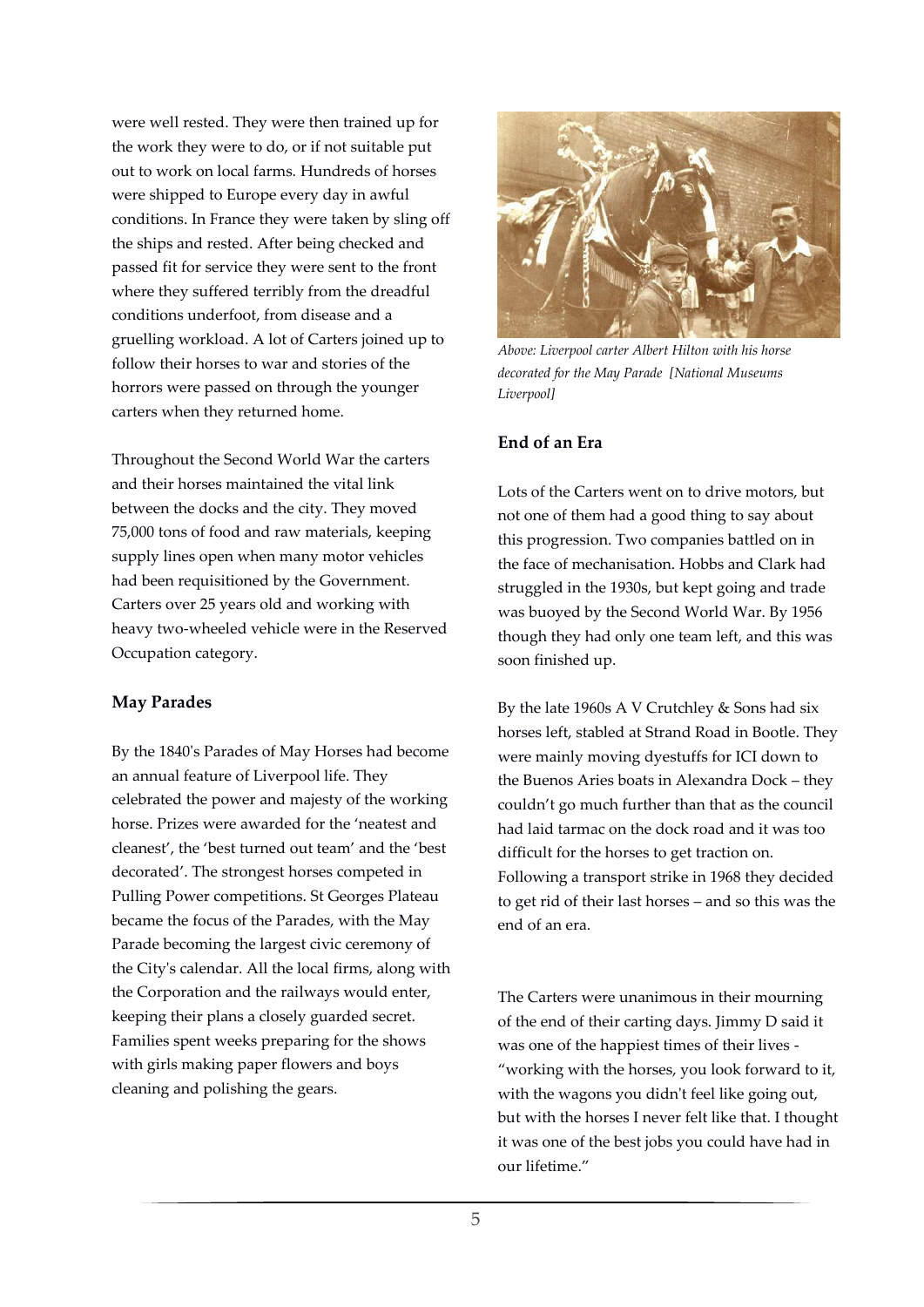#### **The Monument – 'Waiting'**

A carters group fundraised for about 15 years to get recognition for the contribution of the carters and their horses to the economy of Liverpool and beyond. The group became a Registered Charity in 2004 and hosted events such as Benefit Nights, appearances on local radio (receiving great support from Roger Phillips), Meet the Carter events, a sponsored slim by the Chairman which raised £2,000, appeals in the Liverpool Echo.

Donations from the general public in Liverpool and further afield ranged from a couple of pounds to hundreds of pounds and were often accompanied by lovely letters detailing family connections to carting in the city. The letters have all been kept as part of the archive in the Museum of Liverpool.

The monument was designed by renowned equine sculptor Judy Boyt in consultation with the Carters. Judy has a fabulous reputation and has produced commissions for clients around the world. 'Waiting' stands approximately 16 hands high and sits on a slate base embellished with a potted history of the dock horses and quotes from some of the Carters. The monument was unveiled on 1st May 2010, a day the Carters thought might never come but finally the hard work and commitment paid off. It was a beautiful day and the monument, outside the Museum of Liverpool, is much loved and admired.

In June 2016 the Liverpool Carters Perpetual Trophy, based on the monument, was awarded for the first time at the Cheshire Show for the Best in Show. It was won by a beautiful shire named Nelson Suranne, and the trophy presented by the Liverpool Carters. The trophy will be presented annually ensuring the memory of the Liverpool Carters lives on. ion

Each year on 1st May a Carters event is held at the

Museum of Liverpool where there are talks and flowers are made to decorate the monument in memory of campaign members who are now deceased.

Sharon concluded: It has been a privilege to work with such a dedicated, entertaining and knowledgeable group as the Liverpool Carters and a great source of pride that together we achieved our goal of keeping their fascinating history alive for future generations.



*Above: The Horse Monument on installation in 2010 [National Museums Liverpool]*

*Viewpoints and opinions expressed by contributors should be seen as personal and do not necessarily reflect the views of the Association*

------------------------------------------------------------------

Dr Vishnu Vardhan, Assistant Professor in the Department of Statistics at Pondicherry University in India, is interested in exploring the history of the bus industry in that country, especially old photos. If you are able to assist, please contact via the editor.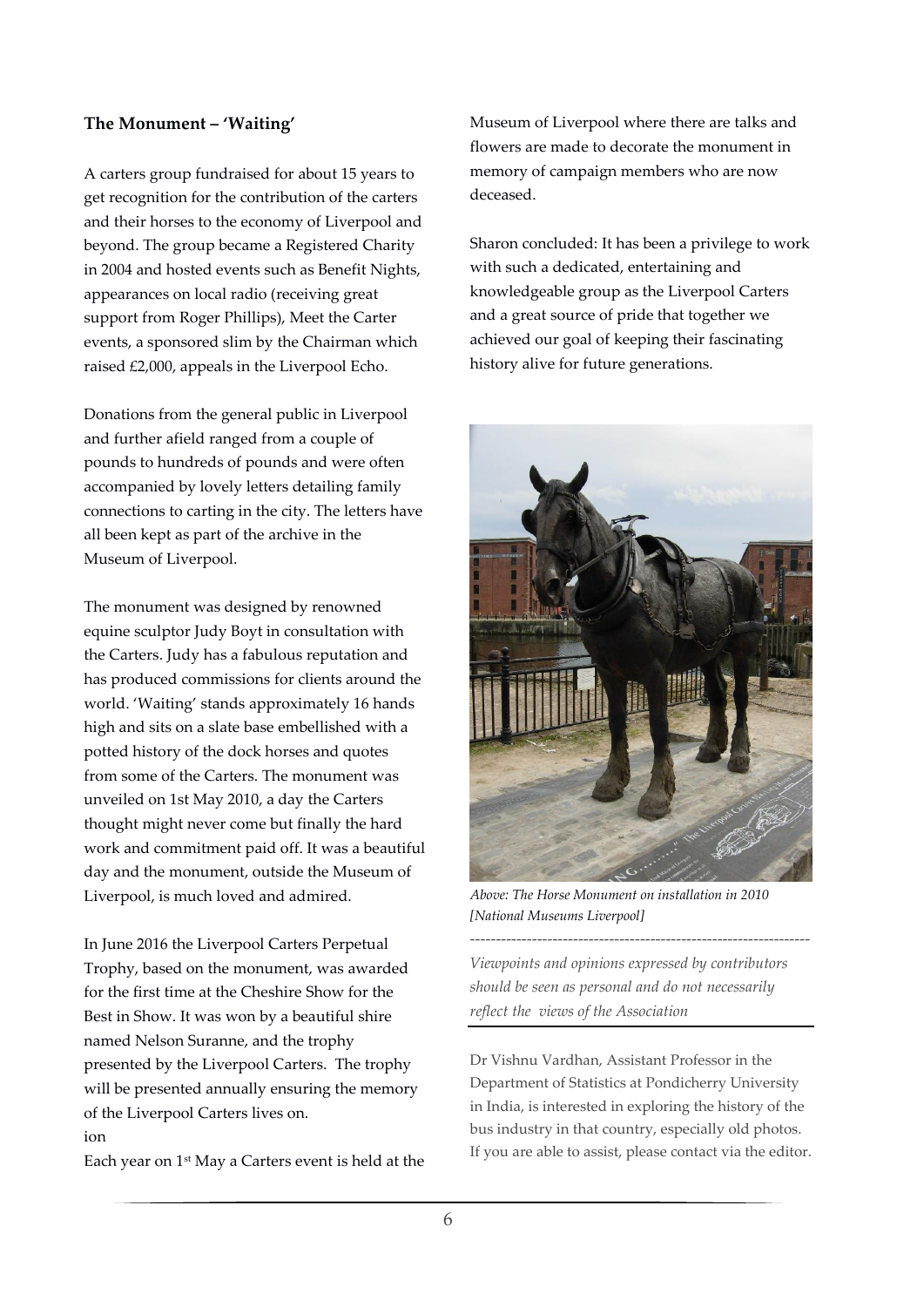### **Army Motor Coach Companies**

John Howie

#### **Introduction**

With the outbreak of the Second World War the Army identified a need for a considerable amount of additional transport. This was initially met through the hiring of vehicles on an *ad hoc* basis but due to the immediacy of some of the requests, it proved difficult for operators to meet them as they often did not have sufficient resources available.

It was obvious that a more 'durable' system was required so, in June 1940, forty dedicated Motor Coach Companies (MCCs) were established under the control of Royal Army Service Corps (RASC). Each Company consisted of three platoons of 20 coaches (18 operational and 2 in reserve). Hence, the full complement was 2400 vehicles. These were 'requisitioned' from their current owners who had little, or no, say in which vehicles were taken, although the Authorities preferred the more popular makes (e.g. AEC, Leyland, Dennis) and single-deck coaches rather than buses. There was, theoretically a procedure to be followed before vehicles were take but this was mainly ignored as the 'requisitioning officer' often walked into a depot and 'seized' what he fancied. A nominal value was allocated, and owners eventually received payment or, in some cases, the ultimate return of their asset.

Files in The National Archive exist for (most) MCCs covering the period from their formation in June 1940 until December 1941. (*there must be subsequent ones but I haven't found them yet!)* Their content varies from a single piece of paper to detailed weekly reports of all activities but common themes are the transient nature of the Companies (most were continually being relocated), the lack of any prior preparation

before their arrival and the (apparent) large amount of time spent by personnel doing very little!

On establishment, each Company collected its allocated vehicle from either a central location or the garages of individual operators. The first task was to undertake 'camouflage & disruption' followed by replacement of glass in the windows with either metal sheets (with portholes), hinged boards or heavy canvas sheets (although not all vehicles appear to have received this treatment). Army grey paint was then applied. All indications of original owners and registration were removed at this stage.

Often vehicles were found to be unserviceable and had to be worked on, but this presented problems as each Company had to arrange its own repairs and maintenance locally. Some initially used civilian bus company facilities, including Western Welsh and Thames Valley but this was soon prohibited; hence, smaller garages were resorted to. The files make it difficult to identify individual vehicles, although some reports are better than others in this respect, especially where 'unusual makes' are mentioned. Also, some of the locations are difficult to identify.



*Above: A Camouflaged & 'disrupted' vehicle. Note the replacement of widow glass with canvas screens (originally published in 'Bus & Coach')*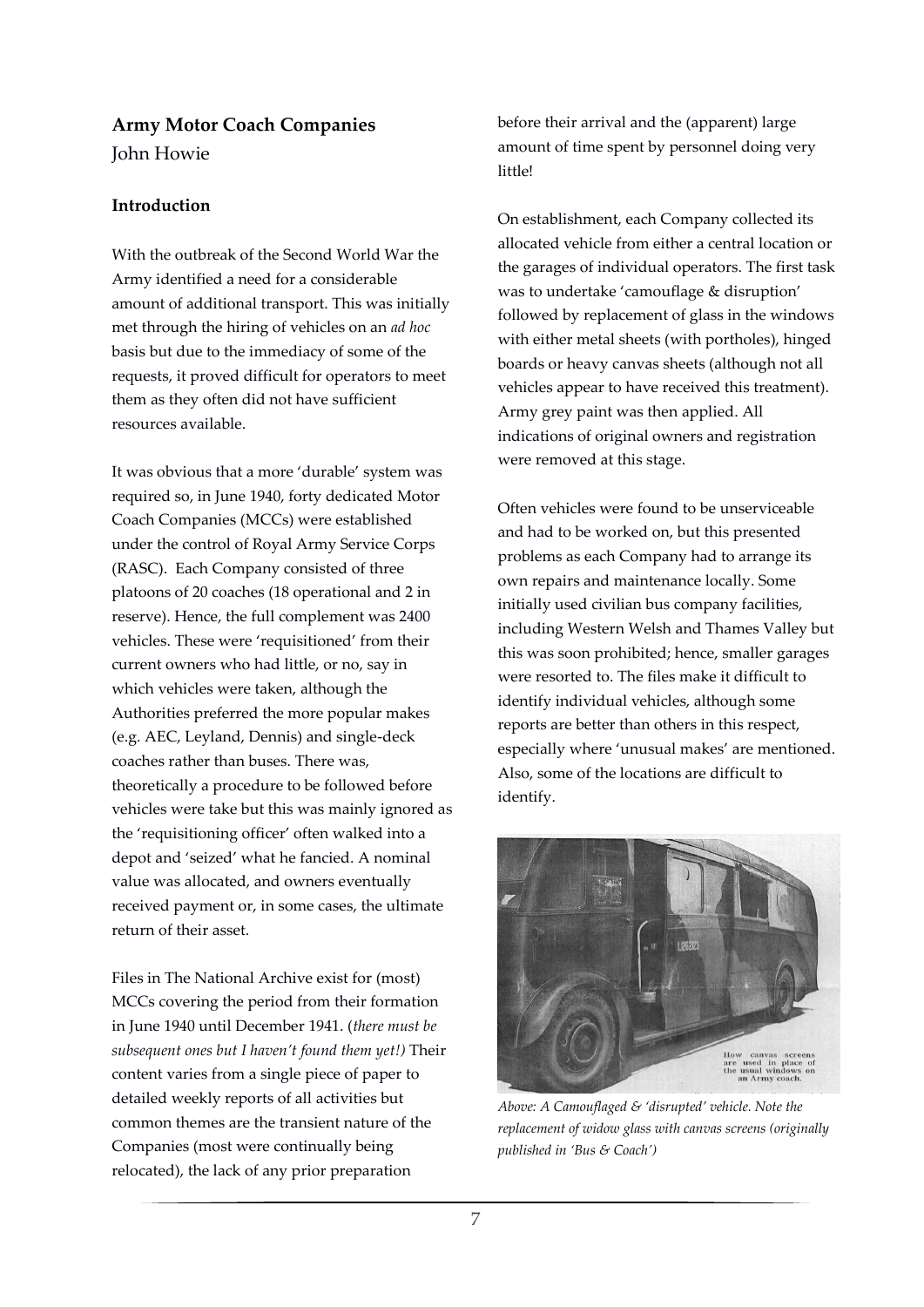Files exist for most of the 40 MCCs but substantial elements are missing from some. Many record details of day-to-day activities but as these rarely relate to the vehicles, only one example, relating to Number 3 Coach Company (see Appendix) indicates the nature of the content. It will be noted that the MCCs were constantly being re-located within the UK except the three based in Northern Ireland (nos 1, 2 & 3) as it would have been difficult and expensive to rotate these with the mainland.

#### **Selected Extracts**

These selected extracts (with their TNA file references) give a general indication of the vehicle related activities from formation until late 1942.

Motor Coach Company No 1 (WO 166/4991) 25/6/40 formed – coaches from various London & South coast operators Camouflaged & 'disrupted' as much as time allowed 2/7/40 to Liverpool/Birkenhead/Belfast – based at Ballywilwill Remained in Northern Ireland

Motor Coach Company No 3 (WO 166/4993) Based at Markethill (NI) Vehicles ex London & Portsmouth 2/7-5/7/40 Birkenhead to Belfast *See Appendix for full diary*

Motor Coach Company No 5 (WO 166/4995) Based at Aylesbury 12/7/40 18 coaches arrive – painting began immediately 13/740 16 more coaches 15/7/40 2 more 16/7/40 2 more 17/7/40 2 more Balance made up of hired vehicles Now in Saffron Walden

Maintenance by arrangement with Eastern Roadways, Bishops Stortford 28/7/40 5 more coaches 5/8/40 2 more 6/8/40 2 more At Darlington in 1941 16/3/41 20 AEC coaches (with sliding roofs) to be exchanged with (28MCC) for 20 SOS coaches (no sliding roofs) – delayed until unit relocated to Cheltenham.

Motor Coach Company No 10 (WO 166/4999) 7/40 at Aldershot – 30 coaches sprayed, stencilled WD numbers on vehicles 27/7/40 instructions to cease using Southdown garage at Horsham as use had not been authorised. 1/41 at Chailey – still looking for a maintenance base By4/41 at Crowborough

Motor Coach Company No 13 (WO 166/5002) 10/7/40 at Hammerwood Park with: 20 Tilling Stephens buses (ex Southdown); 30 Tilling Stephens; 10 Leyland Tiger buses. All dated from 1927-30 and were obtained without spares/tyres. Painted in camouflage paint 31/8/40 vehicles require constant maintenance & repair – now at Wadhurst 11/40 reported with 37 civilian coaches & drivers 5/41 20 vehicles sent to VRD, Slough

Motor Coach Company No 16 (WO 166/5005) 6/40 formed 10/7/40 coaches to be collected from Midland Red in Birmingham 16 collected plus further 44 – many unserviceable 17/7/40 all started! 6/8/40 replacement coaches – 5 from Leicester, Birmingham & Rugby – then sent to Slough? 30 prepared for VRD, Slough 7/8/40 35 'new' coaches received (9 Leyland, 10 Albion, 16 Leyland)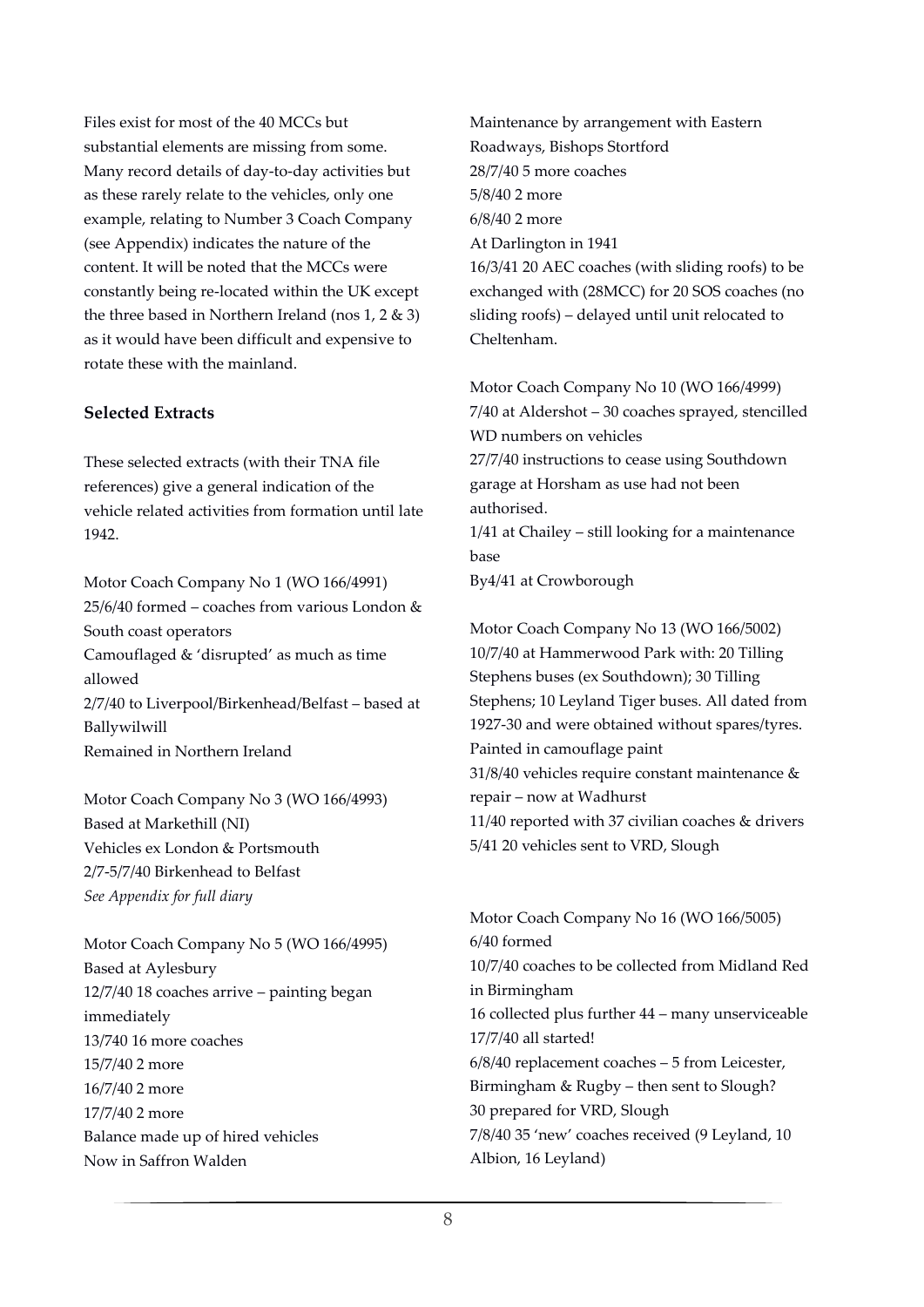All the files end by December 1941, as specialised 'personnel carriers' were gradually being substituted. However, it is known that (at least) some Companies still retained coaches into early 1942 as the following extracts from (other) files in TNA indicate.



*Above: 'On Manoeuvres' (Imperial War Museum)*

Use of Army coaches for civilian purposes (file MT55/250)

In November 1941, the War Office asked the Ministry of War Transport whether the use of Army coaches (with drivers) during December 1941 and January 1942 would be of any help for civilian transport. By the time the MOWT had asked the Regional Traffic Commissioners, who in turn asked operators and got replies, it was January 1942 before any vehicle started work.

#### **South Wales**

This report by the Regional Transport Commissioner (RTC) for Wales dated 7.1.42 sums it up:-

'The coaches commenced to operate on Monday last 5th *(1942*). The majority are being employed on workers services where additional transport facilities are required and others are being used in order to permit operators to overhaul their vehicles. This latter facility is greatly appreciated, as many operators have been unable to properly maintain their vehicles for some months. Operators have rendered every

assistance to this scheme and have welcomed the facilities, which it offers. They have also placed their available garage facilities at the disposal of the Repairs Officer of the Army unit and the whole of the arrangements have been very satisfactory.

It is expected that constructional work at several factories will decrease towards the end of March and this will then free vehicles for additional services, which will be required when production commences. If the Army coaches are withdrawn at the end of January, there will be difficulty in providing the necessary services and it should be pointed out that the vehicles which are now being overhauled by operators are unlikely to be ready for service at the end of the month owing to difficulty in obtaining spare parts and shortage of mechanics.

Weather conditions in this region during the next two months are likely to cause further difficulties in operating services, particularly in the Rhondda and similar valleys and the blackout period has already reduced the number of vehicles through accident. It is therefore hoped that this application for the extension of the period of loan, to the end of March will be approved.'

'The 11th Motor Coach Company are now in this region with a total of 51 coaches allocated as follows: - 16 at Pontypridd with Rhondda Transport Co.; 10 at Newport with Red & White, 9 at Bridgend with Western Welsh, 4 at Pembroke Dock with W&L Silcox, 4 at Carmarthen with Western Welsh, 4 at Trecwn with Western Welsh, and 4 at Haverfordwest with Green's Motors.

#### **Yorkshire**

Similar activities were being undertaken in Yorkshire as per this report from North East Regional Traffic Commissioner dated 9.1.42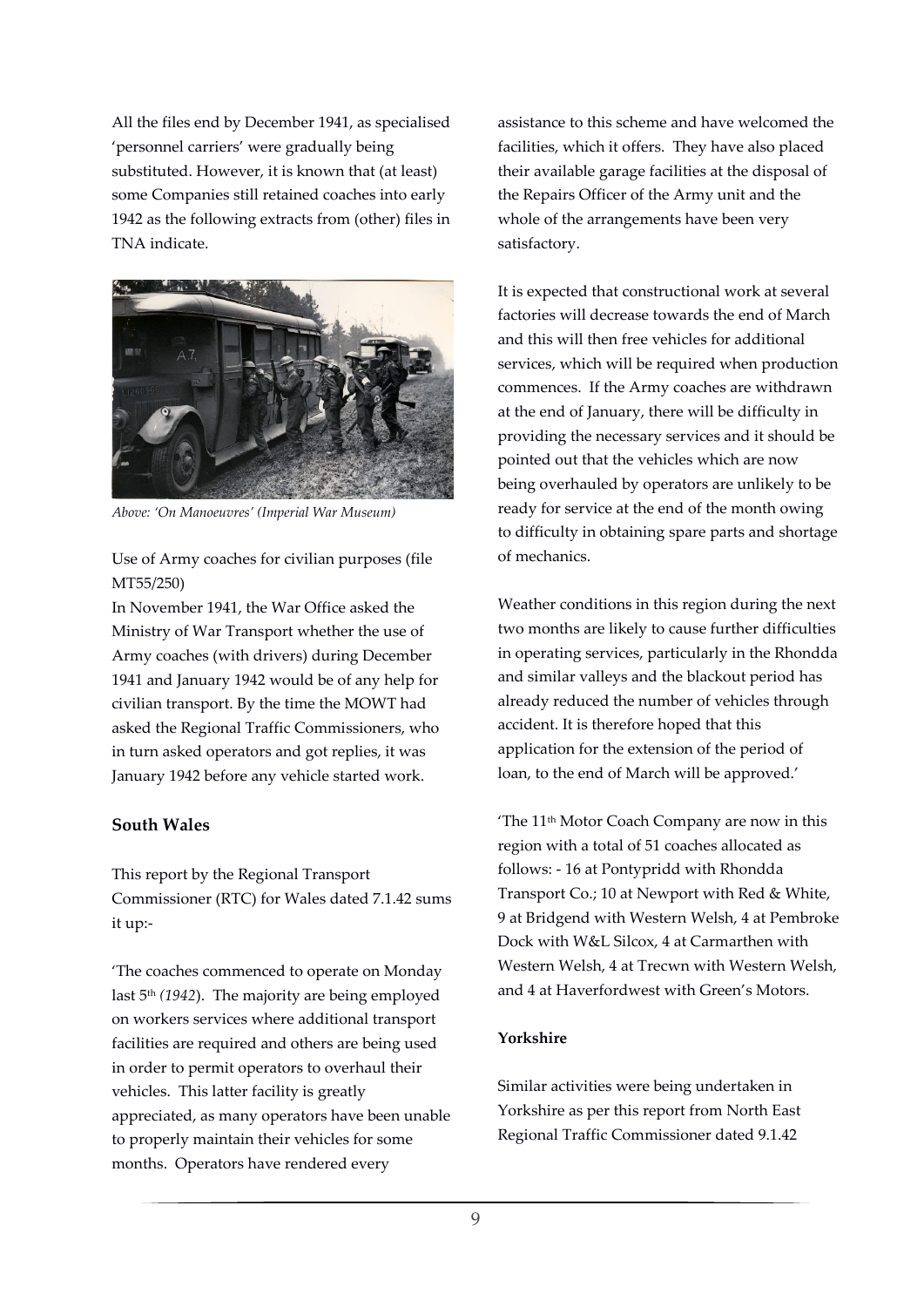'The scheme is now fully in operation and working satisfactorily and some temporary relief in transport problems has been effected. With regard to the period of loan, however, it is pointed out that the vehicles loaned to this region are all engaged on aerodrome construction services and that the workmen employed by contractors can work during the period of daylight only.

The West Yorkshire Road Car Co. and West Riding Automobile Co. have each one platoon of Army vehicles based at York and Castleford respectively and desire to retain the use of the vehicles for a period after 31<sup>st</sup> January 1942. It is, therefore, desired that you will raise the question of extending the period of loan with the War Office, as it is my view that until the period of daylight lengthens, the operators concerned will not be in a position to provide the services required from their own resources.

With regard to the vehicles based at Bridlington, a different consideration arises. These vehicles have been obtained in order to enable local operators to repair and re-condition their vehicles and the question as to whether the Army vehicles should be retained depends largely on the circumstances prevailing at the end of the month. It is hoped, however, that the local operators will have carried out the necessary repairs before the end of January, but in case there is any failure in this respect I would be glad if you would endeavour to obtain authority provisionally to extend the period of loan of the vehicles based at Bridlington. It will, of course, be possible to state nearer the time whether it is in fact actually necessary to retain the vehicles.

Army vehicles have arrived in Sheffield today and they will be put into service as soon as possible. It is anticipated that these vehicles will be required at least until the end of February and it is desired, therefore, that you will obtain

authority for their retention at Sheffield for a further period.

[There was also a note from the General Manager of Sheffield Corporation to the RTC stating that one platoon was being used on both contract and stage-carriage services with Corporation conductors. He had refitted two vehicles with windows and bell-pushes and wondered whether it was worth spending money on the others]



*Above: Ex Standerwick 102 (RN 8251) AEC/Burlingham in service with Northern Ireland Transport Board complete with hardboard panels & slits instead of windows. (the late Brian Boyle)*

#### **Other locations**

Elsewhere army buses are noted operating with Western SMT, Youngs, Glasgow Corporation, SMT, Bath, Trent, Derby Corporation, Potteries and Liverpool Corporation, amongst others. A Memo dated 4.3.42 says that coaches were allocated as follows: 20 for Royal Ordnance Factory, Aycliffe (internal transport), 80 for Yorkshire area, 15 for North Midlands area, 20 for Bristol Tramways [*This was actually Bath Tramways Motor Co.],* 50 for South Wales area, 40 for Potteries area, 24 for Liverpool and 60 for Scotland.

There is no information as to individual vehicle identities except that 1261321 was involved in an accident on 12.2.42 whilst working for Central SMT and two vehicles (L.12612LO & B.13521) of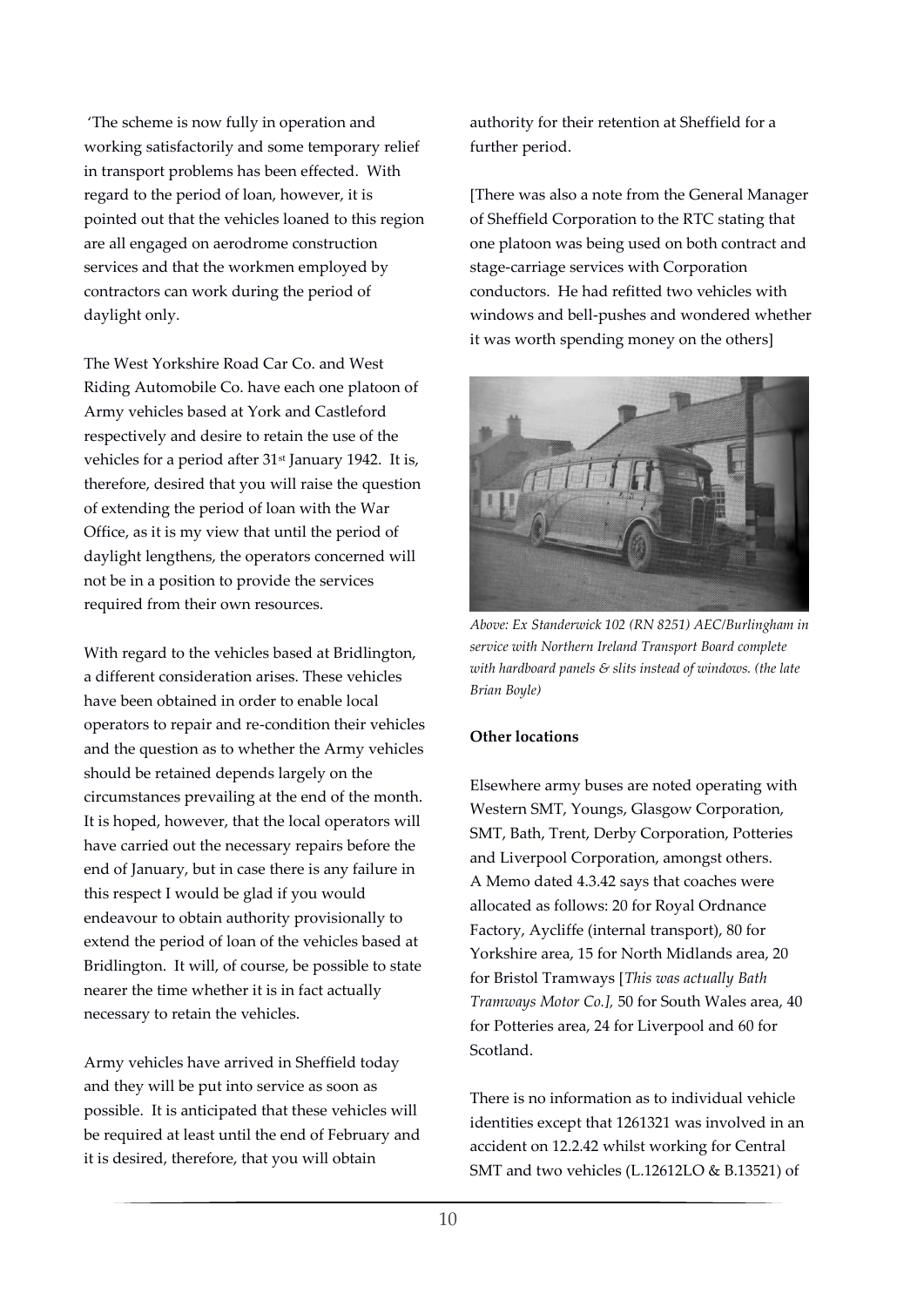21st Motor Coach Company, Western Command were involved in an accident in Stoke in February 1942 whilst en-route to ROF Swynnerton when one ran into the back of the other.

#### **Further details** (from non-TNA sources)

*Commercial Motor* magazine (03/04/1942) included an article on Motor Coach Companies, including a visit to a specific one, although actual dates & locations were not given in accordance with wartime restrictions. The general narrative stated that Motor Coach Companies are 'front-line troops' which remain in the combat zone to transport men; all drivers are fully qualified (including vehicle maintenance) & have military training. A Company is attached to a Brigade of Infantry & responsible for their transport; each Company has a workshop section with mobile equipment fully staffed with trained tradesmen.

Notes re the specific Company visited by CM explain it was operating under Northern Command, formed in summer 1940 from a unit that had returned from France; vehicles had been 'impressed' from civilian operators, inspected & reconditioned (as necessary). Once completed & drivers trained the Company took over work previously done by civilian operators. The fleet was mainly Leyland (the only 2 exceptions having been exchanged at early date) and mostly from southern operators (Maidstone, Luton, Bournemouth, Eastbourne). All were single-deck, built between 1926 & 1936 and are mainly luxury coaches, with interiors 'stripped' and window glass removed and replaced with canvas blinds. They are kept outside but inspected every two weeks.

At this date the MCC visited was deployed on non-military activities with their coaches supplementing civilian operators to Royal Ordnance Factories. Responsibility for these services rested with civilian operator who coordinated RASC coaches and provided routetraining and civilian inspectors at termini as required.

#### **Disposal**

Once the Army had no further use for the coaches they were sent to the Ministry of Supply for disposal. Many went on to serve Government departments, whilst others were offered back to their original owners. Those used in Northern Ireland were acquired by the Northern Ireland Road Transport Board who gradually renovated them back to civilian standard and later rebodied some as double-deckers.

Acknowledgements: TNA (file references as above), Alan Lambert, Commercial Motor Archive (online)

Photographs: Despite extensive efforts no 'new' pictures have been found to illustrate this article. The three used here have all been previously published (*The bodywork style of the 'disrupted' vehicle and that 'on Manoeuvres' suggests possible London Transport/Green Line origin. Have readers any views? Ed*)

### **Appendix**

The following extracts are from a 'full log' for **No.3 Motor Coach Company**

25.6.40 No.3 Motor Coach Company RASC formed at Northleach.

29.6.40 2 parties proceeded to London and Portsmouth to …….(*illegible*) impressed vehicles for No.2 & No.7 Motor Coach Cos. Returned 2150.

2.7.40 Company moved in coaches of No.1 M.C.C. to Birkenhead Docks.

3.7.40 Embarked on 'City of Auckland' and 'Lycion'.

- 4.7.40 Sailed.
- 5.7.40 Docked Belfast. Arrived Gosford Castle, Market Hill.

7.7.40 Buses taken over by drivers and allotted to sections. Visit by CRASC 53<sup>rd</sup> division during which various problems and difficulties were discussed – lack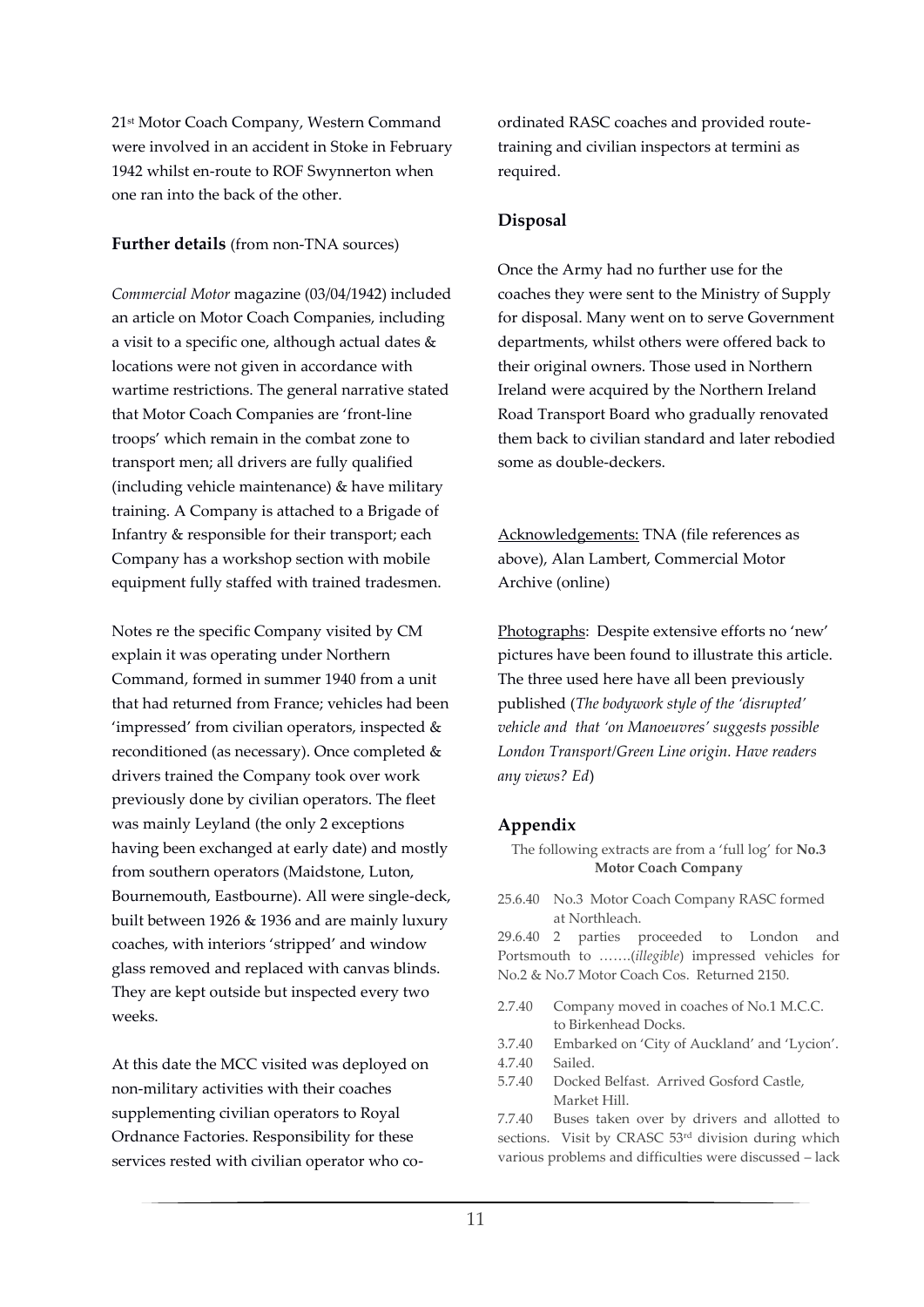of workshop facilities, breakdown lorries, spare vehicles, spare petrol and transport for HQ section.

| 12.7.40 | Noted that vehicles were not yet ready for   |
|---------|----------------------------------------------|
|         | road. Reserve tanker arrived.                |
| 13.7.40 | All vehicles filled with petrol and          |
|         | arrangements completed for spray painting.   |
| 15.7.40 | Painting of vehicles commenced.              |
| 18.7.40 | Painting of vehicles continues.              |
| 20.7.40 | Coach spraying proceeding.                   |
| 22.7.40 | Vehicles being prepared for 160 Infantry     |
|         | Brigade exercise.                            |
| 23.7.40 | Exercise.                                    |
| 25.7.40 | Painting of coaches proceeding.              |
|         | Arrangements made with NIRTB for overhaul    |
|         | of vehicles.                                 |
| 26.7.40 | First batch of vehicles sent for overhaul by |
|         | NIRTB under special arrangements in various  |
|         |                                              |

garages Difficulty of parking increases daily owing to state of ground.

- 27.7.40 Overhaul of vehicles proceeding. Remainder on driving instruction. Vehicles also sent to workshops of Div. Arm., Pet. & Sup. Coys.on orders of CRASC.
- 30.7.40 No.1 section, No.2 Motor Coach Co. attached.
- 1.8.40 Coaches being overhauled in various garages and workshops.
- 2.8.40 Trade testing of drivers for Class III.

Overhaul and painting of vehicles proceeding. Trade Testing of drivers

- 5.8.40 Inspector of Motor Transport arrives and inspection of vehicles started.
- 6.8.40 All troops on vehicle maintenance. IMT continues inspection.
- 7.8.40 Training concentrated on vehicle maintenance.
- 13.8.40 Vehicle maintenance and painting of buses.

15.8.40 Visit by DCRE & GE to advise on hardstanding for vehicles in winter. Matter beyond their powers.

20.8.40 A section provides transport for 2 …….. on Brigade exercise.

24.8.40-27.8.40 On exercise.

- 8.9.40 Company concentrated on disruptive painting of coaches.
- 9.9.40-11.9.40 Coach spraying.
- 15.9.40-16.9.40 On exercise.
- 17.9.40 8 vehicles sent to HRS for overhaul.
- 26.9.40 8 coaches from A section on exercise, training etc.
- 27.9.40 4 coaches brought from Ballyhinton & Armagh. [due to constraints of space this text is curtailed from the above date – the full log continued to 1.2.41. Editor]

## **Not my Problem!** Roy Larkin

With the momentum towards mechanising the army, albeit slowly, steadily gaining pace, the town of Farnham, Surrey found itself on a collision course with the Government. Treasury files in the National Archives (T1/11657), while obviously incomplete, give some indication as to not only the costs of increasing military traffic but also the politics between different government departments and councils.

Farnham was a rural community close to Aldershot and stood in a direct line between Aldershot and Bordon, both of which were growing army towns. It was close to the artillery camp at Ewshot, and the common lands at Frensham and Thursley which were used for military exercises. Farnham inevitably found itself in the centre of the increasing military traffic.

Aldershot and Bordon councils were able to include the cost of road maintenance when calculating the rateable value of the military buildings in their area. Farnham had no military buildings and had only the local rates with which to maintain the roads, which were becoming increasingly expensive due to the increasing military traffic.

Farnham Urban District Council applied for a grant from the Government in 1888. It justified the application as it considered it unfair that the extra burden of maintaining the roads used by the military be borne by the local ratepayers. It was to be a further decade before the grant was awarded on 10 December 1898, although internal War Office correspondence dating from 1908 shows that was far from the end of the matter.

This delay appears to be while the Treasury and War Office argued over who was liable for the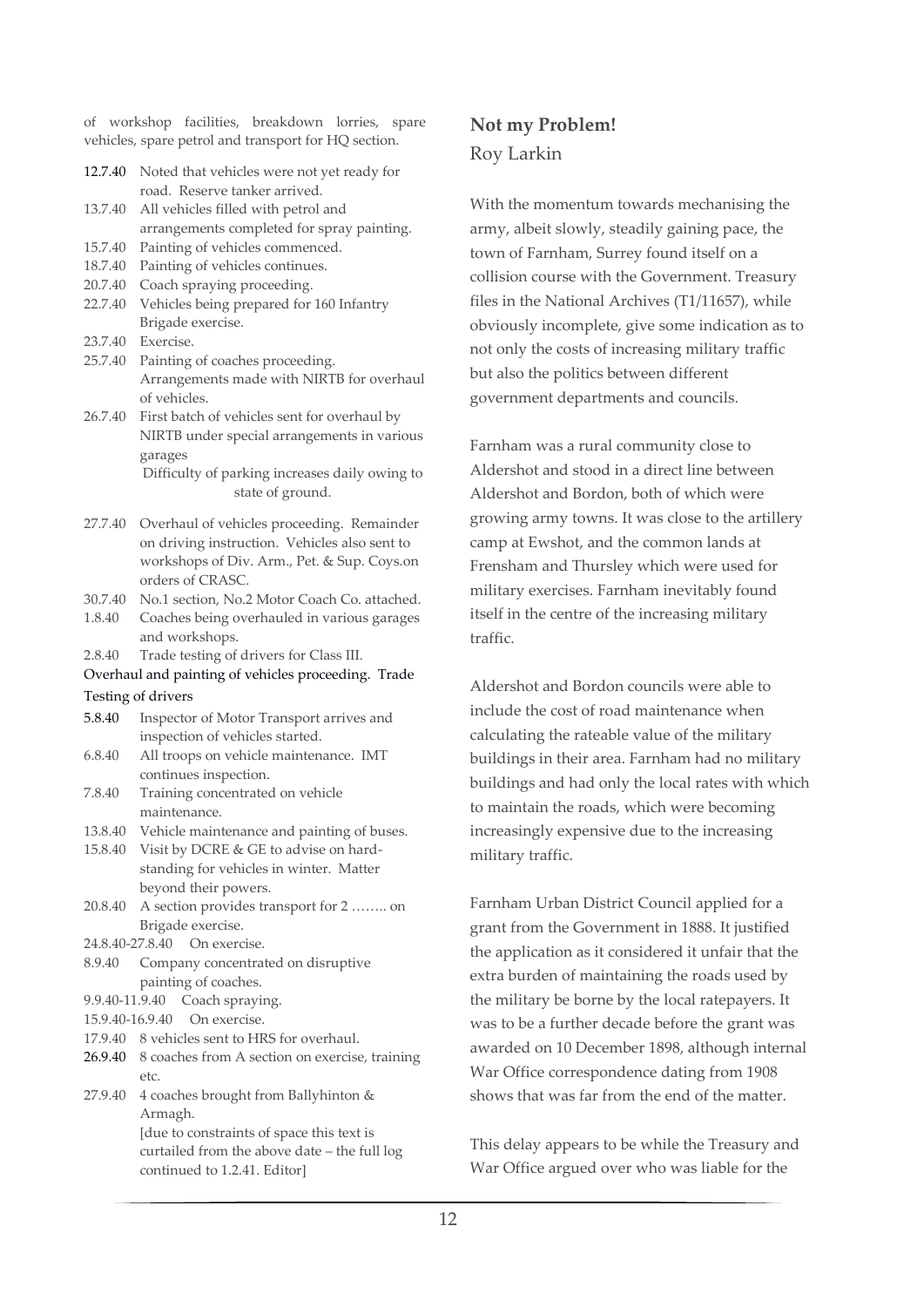payment of any grant. The Treasury argued that the grant should be paid by the War Office as the extra damage was caused by military vehicles. The War Office argued that the Treasury was liable as road maintenance was paid for from local rates. The War Office eventually won the argument and the grant was paid from public funds and not the military budget.

The grant was for £15 [£1,854 in 2017], paid annually but with the caveat that it was for damage caused by 'extraordinary' military traffic, with 'extraordinary' conveniently not defined. It was also intended only for the 2,040yds of road within the Farnham Urban District used by military traffic. At the same time a grant of £160 [£19,770] per annum was awarded to Farnham Rural District Council although there is no further mention of the Rural District Council until August 1914.

#### **Increased military use**

Boundary changes on 31 July 1901 increased the roads used by the military in the Farnham Urban District to 3,600yds which prompted the council to apply for an increase in their grant to £20 [£2,337] per annum in 1902. Hindsight may have given the council reason to rue this application for the Treasury decided that no more money would be paid from the public purse and it was entirely a War Office responsibility. Paying the agreed £15 annual grant appears to have simply stopped with the last payment in 1902.

The Council again approached the War Office in 1906. The War Office continued to argue against the principle of annual grants paid to councils in favour of compensation for road damage as it occurred and was proven to be caused by military traffic. This would allow the War Office to insist on roads of higher specification and more able to withstand the increasing military traffic. It was also argued that the small sum of

£15 p.a. was evidence that the increase in damage was so insignificant that it could not be considered relevant.

In January 1902, the War Office paid the Council £325 [£37,975]. This was for the 'extraordinary' damage caused by transporting huts as the garrisons at Aldershot and Bordon were increased.

In August 1905, £330 [£38,145] was awarded to the Council, as recommended in a report commissioned by the War Office of 25 April 1905 by Mr Humphreys, an independent surveyor and 'road expert'. This sum related to damage caused during 1903 and 1904 and it was noted that Mr Humphreys' assessment was considerably less than the Council's own surveyor. However, the Council only received £82.50 [£9,536] from the War Office.

The justification for the reduced payment was that it was the War Office contractors who were responsible for the balance. This was determined by noting that the Council's own surveyor had not distinguished between military and contractors' traffic. That the contractors were only there to carry out work on behalf of the War Office appears to have had no influence on the War Office as responsibility for the cost of repairs was apportioned.

This not only put the War Office at odds with the Council, but also its own contractors and in May 1907, the War Office relented and paid the Council £150 [£17,154] which left a shortfall of £97.50 [£11,095] from the original £330, of which there is no record of the Council receiving.

In November 1906, Colonel Glubb, Commanding Royal Engineers, Lands, Aldershot, visited the area to inspect the roads and meet with the Council's Officers. This resulted in Col Glubb recommending that the annual grant be increased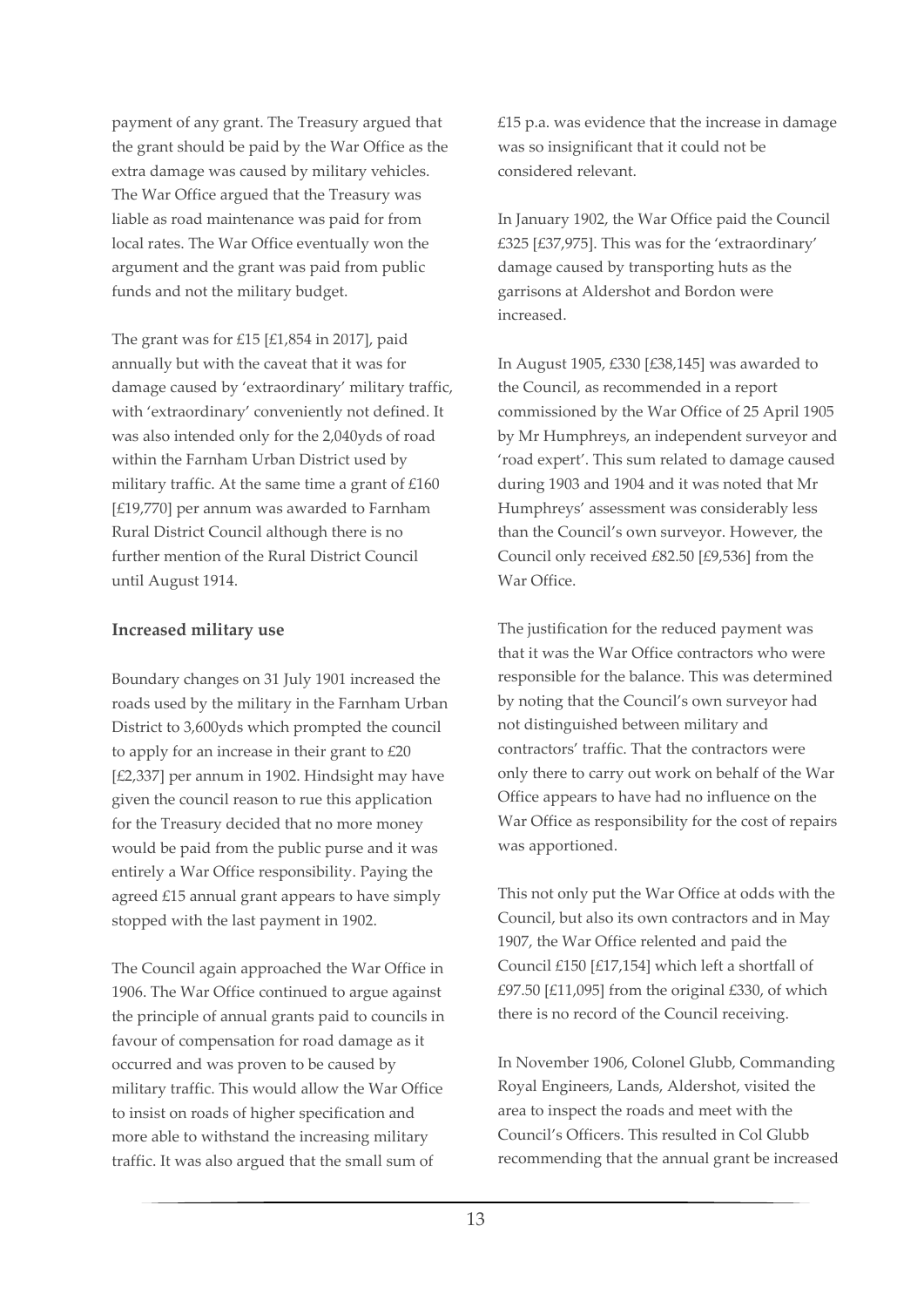to £50 [£5,780]. While this may have caused some optimism in the Council, it appears to have held no sway at the War Office.

The War Office argument was that Col Glubb's recommendation was for maintaining the roads, which was entirely the responsibility of ratepayers. The War Office were only liable for strengthening the roads and Col Glubb's report showed that there was no need for the roads to be strengthened. The Council responded that the roads were only strong enough due to strengthening over the past seven years at the Council's expense. This appears to have been ignored by the War Office, although £60 [£6,862] was paid to the Council in April 1907, being the four years annual grant owing for the period from 1902 to 1906.

With the situation seemingly in a state of stalemate, the Council wrote to Major Gibbon, Colonel Glubb's successor detailing the Council's case on 24 August 1908. The response from Major Gibbon was dated 17 September 1908 and stated that the War Office could not agree with the Council's position. This caused the Council to write to the Treasury with a detailed 'statement of facts' as they saw it on 11 February 1909.

### **War Office policy**

The War Office responded with a list of the Councils that had been paid up to 1908, including Farnham, Guildford, Hartley Wintney and Okehampton Hamlets, which had all been paid in accordance with the Treasury Directive of 10 December 1902. Furthermore, the similar situation with Frimley Urban District Council had been resolved on 30 June 1908 with a single payment of £5,000 [£571,808] in lieu of further claims for compensation. The War Office cited this as strengthening their case for single compensation payments in place of on-going annual maintenance payments.

With the Treasury now embroiled in the stalemate between the War Office and the Council, the War Office sought to strengthen its argument by obtaining legal opinion from the Army Council. This concluded, in June 1910, that 'extraordinary' had not been defined in 1902 so, along with other arguments, any claim by Farnham Council would not stand up in any court.

Also, although the traffic in the area had undoubtedly increased by a considerable amount, that this could be attributed to the growth of mechanical transport in general, of which the military traffic was only a component. It therefore followed that the cost of upkeep of the roads due to military traffic had fallen as civilian traffic increased. Surely only lawyers could invent the idea that more traffic is actually less because it had become a smaller proportion of the overall traffic.

There was also the legal duty of councils to maintain roads from the rates. As Farnham Council were claiming compensation for maintenance, not improvement, it became the responsibility of the ratepayers and not the military. It was also noted that Farnham Council claimed to need the money due to having no military buildings within its boundaries to charge rates upon. Despite this, and the increased cost of maintaining their roads, the Council had reduced the amount of the District Rate from 4 shillings in 1903 to 3/6d in 1908. This made the ability to raise income, or not, from rates on military buildings irrelevant.

A further consideration that had to be taken into account was that the increased military presence in the area was to the benefit of Farnham Council as it created additional trade and employment for the town. The Army Council therefore concluded that the system of annual payments should be halted and that arrangements for annual grants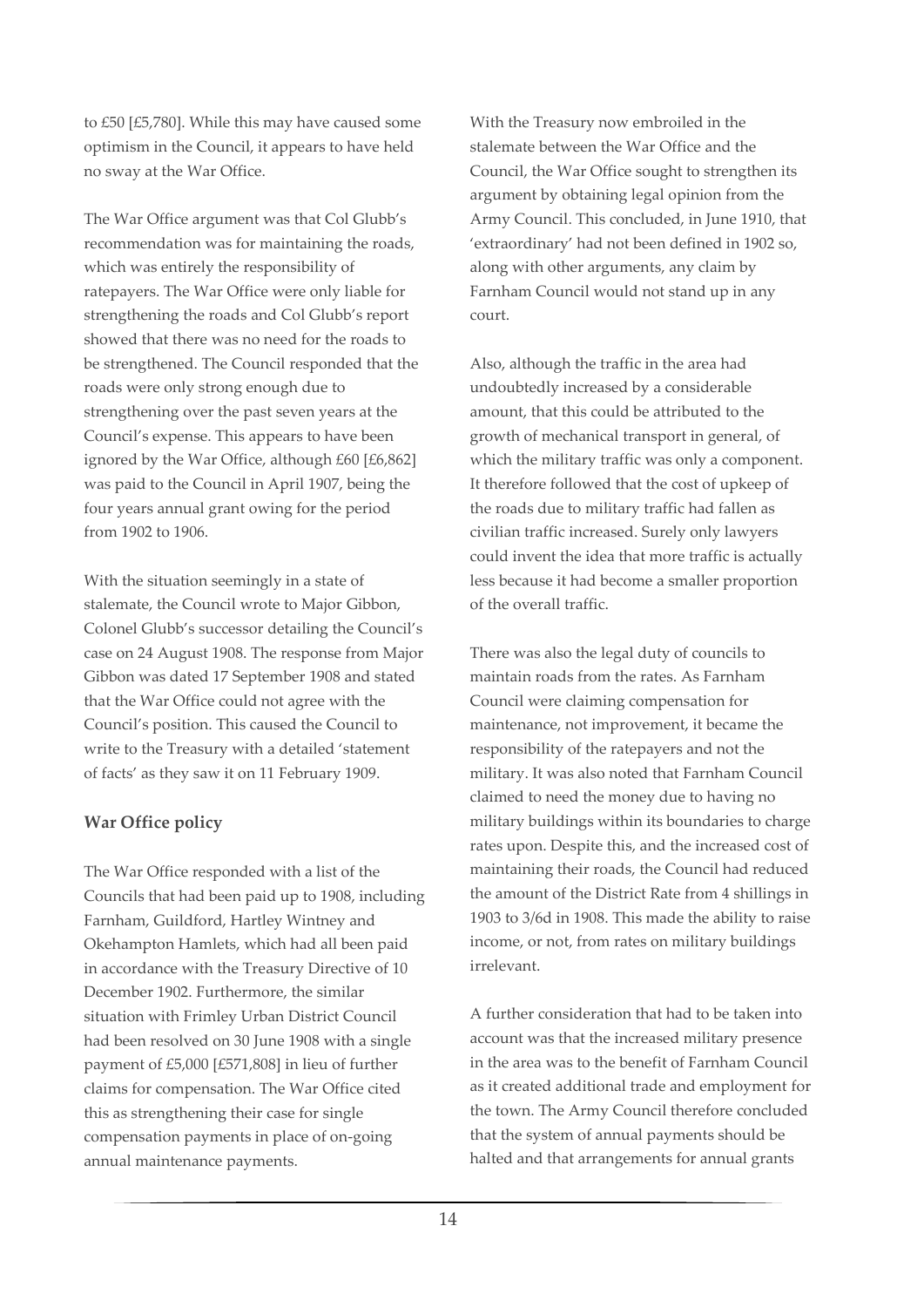with other councils should also be examined with a view to taking similar action.

In August 1914 agreement appears to have been reached that involved making annual payments to both the Urban and District Councils. This was to be determined by the degree of military use up to a maximum of £300 [£32,908]. The Treasury questioned this payment with the War Office in October 1914 on the grounds that the outbreak of war would probably greatly affect the military use of the roads in both the Rural and Urban Districts.

There is no further record after October 1914 and presumably the war ensured more important issues took priority for not only the Treasury and War Office but also the Farnham Councils.

## **Is tramway history repeating itself?**

Recent technical press reports (for example, in 'Tramways & Urban Transit' November 2018), indicate that a major funding requirement may affect the Sheffield Supertram, opened in stages from 1992. The track and related infrastructure are now largely life-expired, requiring extensive replacement. However, while the system has broadly covered its operating costs (under a concession held by Stagecoach), renewal of rolling stock and fixed assets will become necessary when this ends in 2024. About £230 million is needed. In this respect tramways differ from bus operations (in which depreciation is charged for replacement of vehicles, workshop equipment, etc), and even the much-criticised Network Rail, whose costs include provision for replacement cost depreciation of most assets (apart from embankments, cuttings and tunnels) over a 30-year life.

Remarks made by Association member Ian Yearsley at our 1993 symposium 'The Rise and Fall of the Tram' (as reported in issue 5 of this

journal, January 1994) appear remarkably prescient in the light of this news. He noted that both the first-generation tramways and those opened from the early 1990s failed to make adequate provision for depreciation. Under the Municipal Tramway Association accounting policies adopted from 1904 depreciation was not included as such, giving a misleading picture of tramway profitability and the value of assets. Large sums were paid from tramway accounts to relief of rates rather than creating renewal funds in the years up to 1919. Additional loans had to be taken out to renew track laid in 1900 which became life-expired in 1920. He went on to suggest that '....a crisis similar to that of 1920 may occur around the year 2020'.

#### **Peter White**

**Poor case for Aberystwyth - Carmarthen rail reopening** 

Arising from presentations at the April 2018 meeting (as reported in issue 92, May 2018), outcomes of the feasibility study for reopening this line are of interest. The Mott MacDonald consultancy examined this issue on behalf of the Welsh Government. An executive summary produced by Transport for Wales (TfW) indicates that the capital cost (including the Treasury's 'optimism bias' component) would be £775 million. Although the scheme is technically feasible (subject to some specific local factors), the economic case is clearly very weak, due to the low density of demand in the area concerned, with a benefit-cost ratio of only 0.43 (a ratio of at least 1.0 is needed to justify any scheme, and typically the DfT looks to much higher ratios than this). Whist there would be some user benefits, with an end-to-end journey time of about 85 minutes, compared with two hours by TrawsCymru bus, the number of such passengers would be very small. The executive summary (and fuller report) available at [http://tinyurl.com/yax8b7rs.](http://tinyurl.com/yax8b7rs)

#### **Peter White**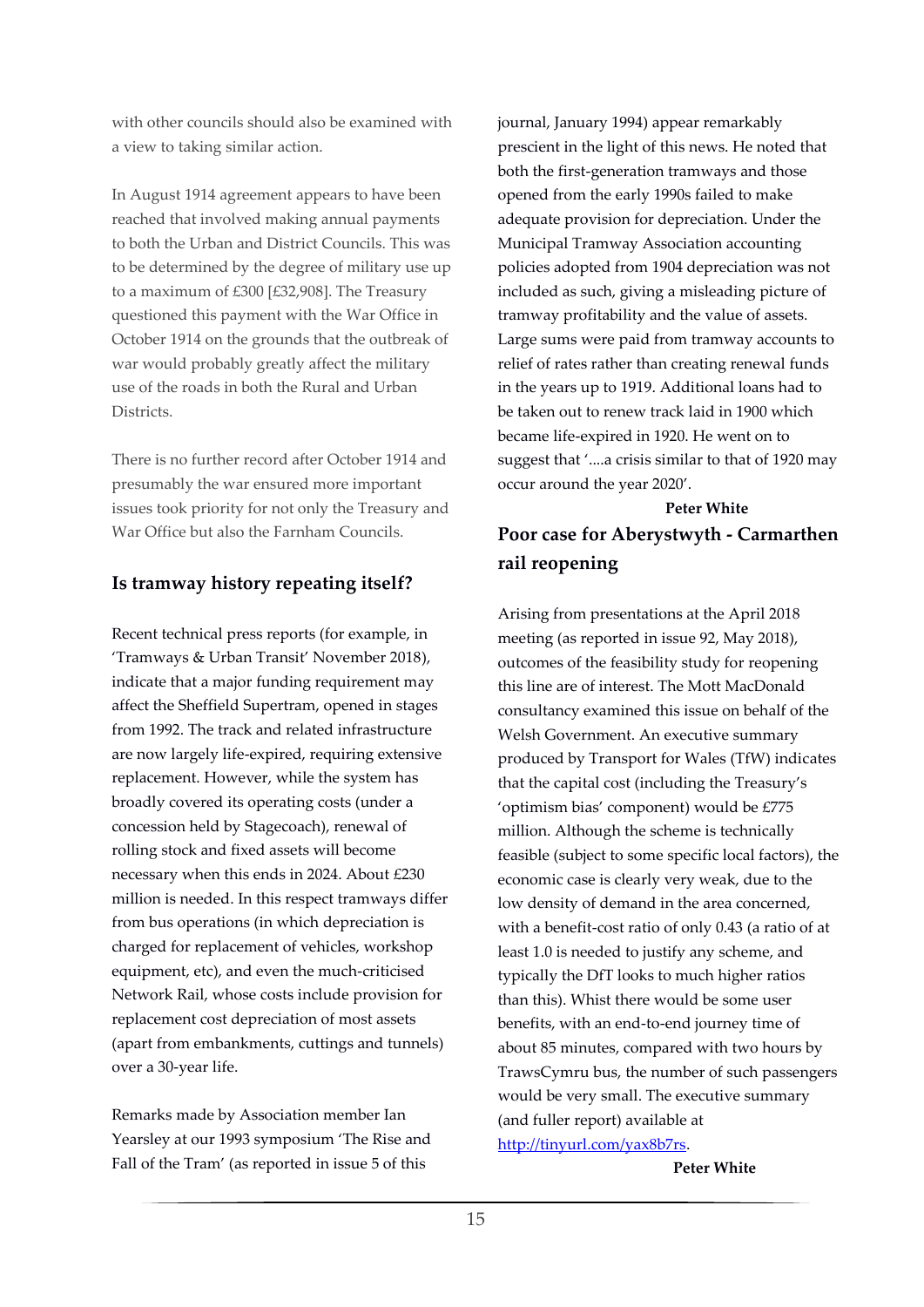## **An historical perspective on the Future of Mobility**

The Government Office for Science has recently sponsored extensive research on the Future of Mobility, which was made available at the end of January. The main issues are covered in a comprehensive overview report, which includes a section 'A brief history of the UK Transport System' as its opening chapter. This is in contrast to many such exercises, which normally project forward from only a limited period, giving a longer perspective. All of the subjects examined in the main report are also documented in greater depth in separate evidence reviews, including the paper 'The history of transport systems in the UK' by Professor Simon Gunn of the Centre for Urban History at the University of Lancaster.

It looks back over the last on hundred years (from the end of World War One), seeing 'the winners' as automobile and air travel, with declines in other modes, albeit reversed by recent growth in rail passenger travel and sea freight. Four main 'drivers of change' are identified, such as consumer demand and technological innovation. Walking and cycling receive due coverage, as well as mechanised transport. The mismatch between growth in vehicular traffic, and supporting infrastructure is highlighted, likewise for aviation. The author concludes by suggesting that transport history does not progress in a linear fashion, but may include 'surprising reversals and survivals' (the return of tramway and light rail systems in some cities is cited earlier in the text): 'The transport alternatives of the past are thus more than interesting relics'.

The overall report, along with the evidence reviews, may be accessed by going to [www.gov.uk/dft,](http://www.gov.uk/dft) then typing 'Future of Mobility' in the 'search' box.

Other evidence reviews related to road transport include:

- 'The private road transport system' [private car] by Dr Marc Stettler of Imperial College
- 'The public road transport system' [bus and coach] by the editor of this journal.
- 'Governance of UK Transport Infrastructures' by G.Marsden and I.Docherty (and 'Technical Annex' thereto, by numerous authors)
- 'Taxis and Private Hire Vehicles' by M.Enoch
- 'Understanding the UK Freight Transport System' by MDS Transmodal

#### **Peter White**

## **Book Reviews**

#### **Robert Davidson Pioneer of Electric**

**Locomotion** *Dr Antony Anderson*. 35 x 200 mm, portrait, soft covers. 161 pages. 37 illustrations plus extensive supporting notes. Published by The Grampian Transport Museum, Montgarrie Road, Alford, Aberdeenshire AB33 8AE. Cover price £9.99 +£1.99 for post and packing. ISBN: 978 1 5272 2014 0 **[Review by Ian Souter]**

It is not unknown for new discoveries in technology to be developed in parallel by pioneers quite unknown to each other. It is also the case that the pioneers can hit upon a concept which was later transformational to society, but which did not progress at the time because an input critical to later success was missing. Such was the fate of Robert Davidson of Aberdeen (1804 – 1894) who, in the late 1830s/early 1840s, produced with the resources available to him locally a variety of working electric motors and the galvanic batteries to power them. By the late 1830s Davidson was a successful industrial chemist who had taken to studying electromagnetism as a past time. To Davidson must go the credit for having made a working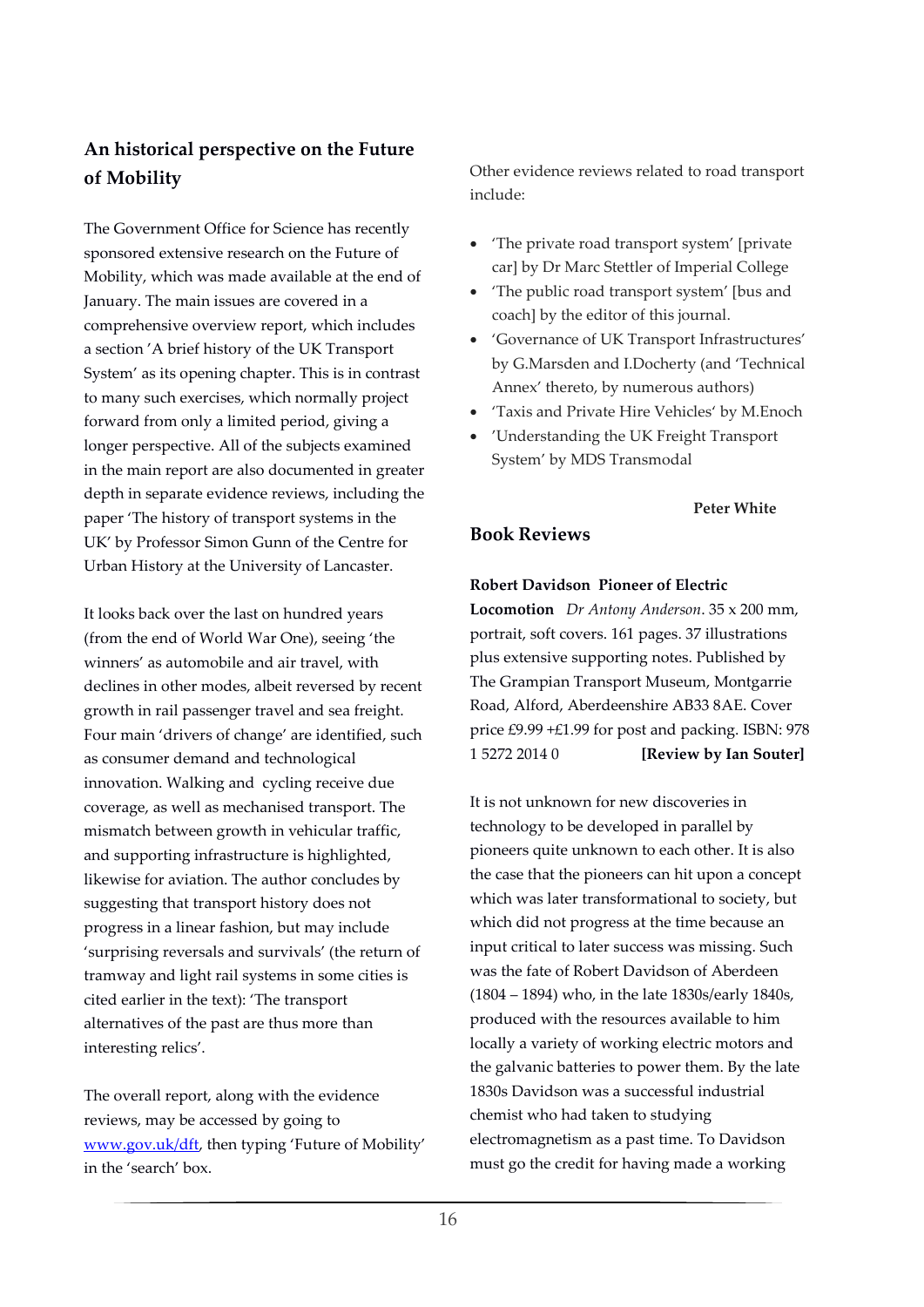battery car capable of carrying two people in 1839. Some 180 years later the battery car still awaits universal acceptance.

This little volume is a biography of Davidson and his work, a work that ultimately saw him acclaimed as "the Nestor of the art of electric traction". This is a well-researched and readable account of the influences which led Davidson to this field of study, but also serves as a case study of the fraught process of converting a good idea into a commercial success. Dr Anderson conducts the reader through:

Davidson's early education and life experience, including his ad hoc university attendance at Marischal College, Aberdeen, and the indirect contribution of the Glendronach distillery, the expansion of scientific knowledge in electromagnetism up to the 1840s, the known and possible exchanges between Davidson and others in the field of electromagnetism, Davidson's battery electric locomotive of 1842 for the Edinburgh & Glasgow Railway Company, Davidson's venture to the Egyptian Hall, London to exhibit his motors, and Outlines of some other early attempts to apply electromagnetism to wheeled vehicles.

The London exhibition was only a qualified success. Whilst it covered its costs, it failed to attract financial sponsorship to invest in his ideas, the leading scientists of the day having mixed feelings about any potential in what he was offering. He returned to Aberdeen to his various commercial enterprises and had no further involvement with electromagnetism or electric traction. However, in the twilight of his years he was remembered by the fast developing electric traction industry, initially in the USA in 1890.

Finally, it may be of interest to know that in conjunction with the publication of this book, Grampian Transport Museum have built a working replica of a Davidson electric motor.

**Selling lorries – the early 1950s. A look at how lorries and vans were advertised in the trade press of the period.** Issue 21 of the 'Road Haulage Archive' edited and compiled by *Malcolm Bates*. Kelsey Publishing [www.kelsey.co.uk,](http://www.kelsey.co.uk/) 97pp, 2018, £7.95. ISBN 978 1 912151 08 0. **[Review by Richard Storey]**

Not only lorries: passenger vehicles, ambulances, and trailers also feature in this fascinating compilation. Each reproduced advertisement is accompanied by a long informative caption, often including amusing but relevant comments, and presented in a readily identifiable format. Allow ample time to read and absorb the informative and thought-provoking contents of this issue in the 'Road Haulage Archive' series, which as a 'bookazine' should be available in newsagents.

**Steam Traction on The Road: From Trevithick to Sentinel: 150 Years of Design and Development.** *Anthony Burton*. 2018. Pen &

Sword Books Ltd; 47 Church Street, Barnsley S70 2AS. [www.pen-and-sword.co.uk](http://www.pen-and-sword.co.uk/) ISBN 978-1- 52670-151-0. 200 pp, including many illustrations, some in colour. £25.00 **[Review by Rod Ashley]**

Arranged in eleven logical chapters, this book provides a fascinating and well-structured, mostly chronological account of the development of road-based steam vehicles.

From the early days of Trevithick to the stiff competition between road steamers and their railway competitors, through to agricultural vehicles and even sports cars, the treatment is thorough and absorbing. In particular, the focus on steam's suitability for fairground vehicles is fascinating and, throughout, high quality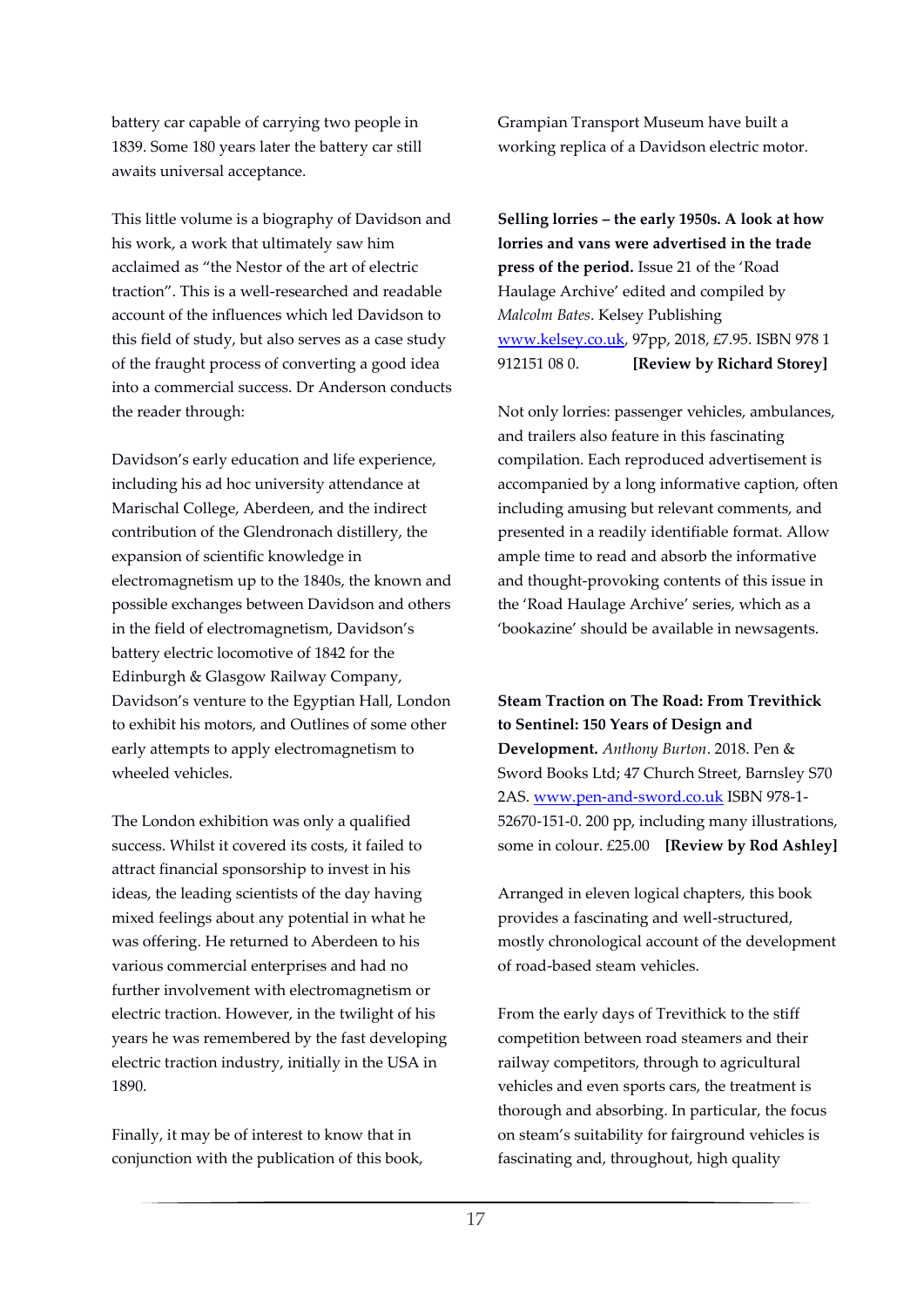illustrations and photos enhance the text.

Many vehicle manufacturers mentioned are wellknown, even if their dalliance with steam power was temporary. Apart from leading steam-only manufacturers like Stanley and Sentinel, other manufacturers feature for their experimentation and development of steam-driven vehicles – such as truck manufacturers Foden, agricultural machinery manufacturers like Case and McCormick (International Harvester), traction engine and road roller manufacturers Aveling and Fowler, and trailer manufacturers Crane (now Fruehauf).

The author identifies clearly the compelling reasons for the development of steam power eclipsing horse-power, outlining some of the ground-breaking design features which helped to overcome the limitations of the motive power – such as the heavy weight, the need for small front wheels to facilitate steering, and the various designs of boiler. The detail is well-judged – sufficient to make sense without over-burdening the reader with too much technicality. As a result, the author wears his knowledge lightly and with appropriate humour – such as noting

*Below: an illustration from the book, showing the Doble E22 steam car of 1925*





*Above: An illustration from the book, showing a Sentinel lorry.*

that on one freight route to Scotland, traction engine breakdowns tended to occur within 'a hundred yards or so of the Snake Inn'.

Several brands stand out: the streamlined shape of Sentinel steam trucks (still seen at steam fairs) and made under licence by Skoda; the sleek and fast Doble E22 of 1925 (capable of 100+ mph and able to raise steam in under a minute) and, of course, the inveterate Stanley Steamer. The Stanley twins manufactured cars which, to a casual eye, looked like internal combustionpowered cars (it is a little easier to mask the steam workings given the larger scale of US cars compared to European brands). I recall seeing several magnificent specimens in the grounds of the eponymous Stanley Hotel in Estes Park in the Colorado Rockies – a stunning hotel which was the inspiration for Stephen King's novel *The Shining* and its later film.

Ultimately, the limitations of steam power and the demise of the genre are deftly accounted for. But in an age when alternatives to fossil-fuels are keenly researched, this well-produced book is a timely reminder of the ingenuity of vehicle inventors and designers.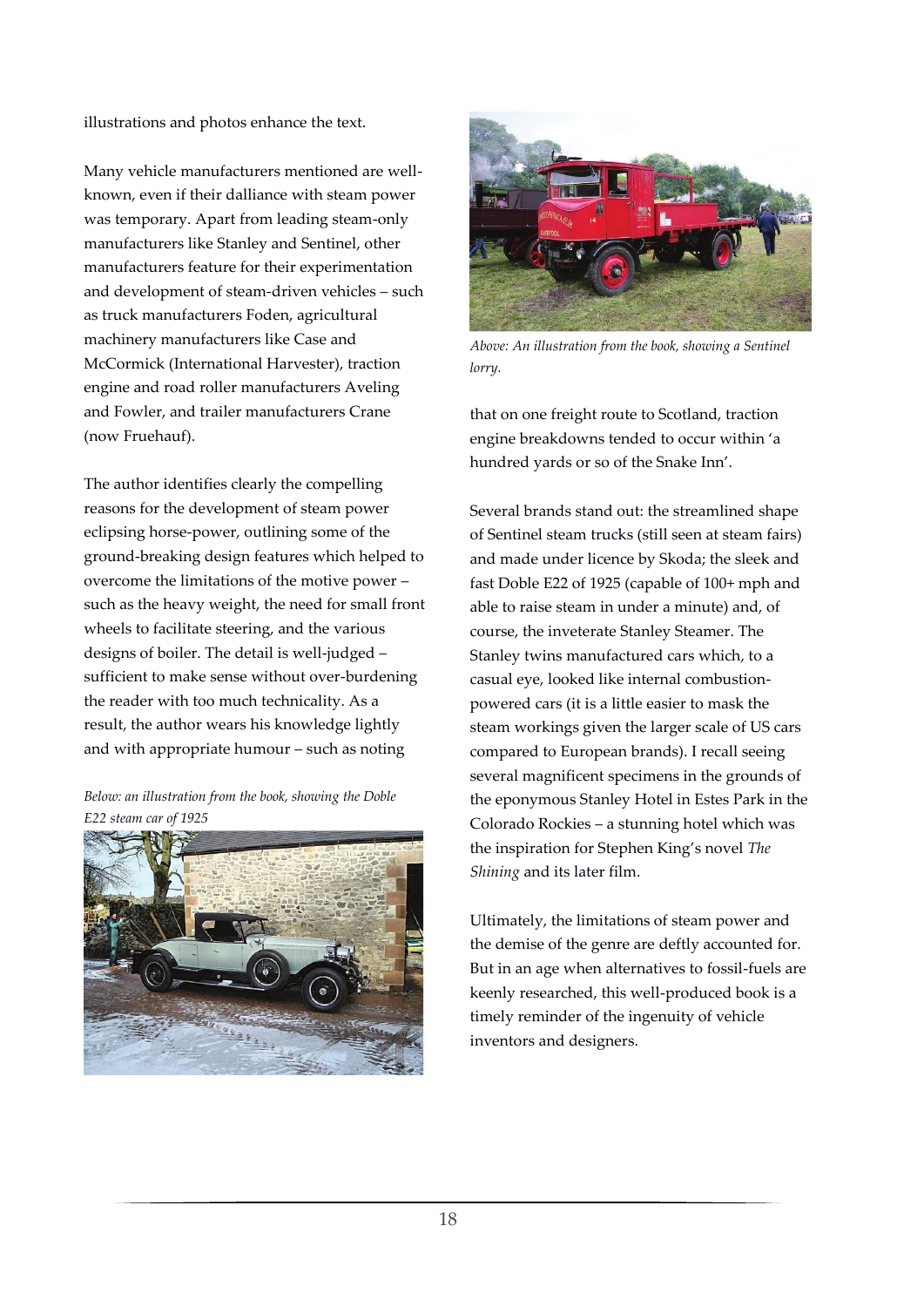**The Motorway Age: How post-war governments responded to rapid traffic growth** *David Starkie* Second edition January 2019, 186pp paperback, 36 b+w illustrations. Riverside Publishing Solutions, Salisbury

[www.riversidepublishingsolutions.com.](http://www.riversidepublishingsolutions.com/) ISBN 978-1-9995853-7-2. £8.99 **[Review by Peter White]**

This volume is the second edition of a book first published in 1982. Coverage has been extended to 1986, covering a period of 40 years from a starting date of 1946 when the first post-war plan for motorways was produced (the 'tea room plan' displayed in the House of Commons). Hence it now comprises part of transport history. The coverage is wider than that of motorways alone, although they form a major part of the book, and includes many other policy issues related to the growth of traffic, including urban roads, lorry size and routeing, traffic management, and parking policy.

It is clear that much of the motorway network planning predated the economic evaluation methods developed in the 1960s and now widely adopted. While the main flows were readily identifiable in any case, some oddities resulted from political decisions, notably that to prioritise the Forth crossing over that of the Severn, despite the latter having a stronger economic case. The curiosity of the M50 'Ross Spur' motorway, built as a means of providing an early motorway toward Wales, is thus explained, and the particularly dense motorway network in Lancashire can be attributed to the efforts of the County Surveyor James Drake.

A fair account is given both of proponents and opponents of various policies, including the motorway network development itself, urban road schemes, and traffic restraint. The issue of coping with anticipated growth of car traffic within urban areas is covered comprehensively, including the Buchanan report on cars and urban planning, and the Smeed report on road pricing. The shift to control of parking supply - initially on-street and later total capacity -is also reviewed. A conflict emerges between improvement of interurban roads and providing equivalent capacity within urban areas. The role of traffic management in expanding road rapacity in the 1950s and 1960s is documented, illustrating the scope for offsetting some of the expected effects of car usage growth on speeds. However, it should be noted that capacity was increased in terms of vehicular movement, but not necessarily that of persons (reference is made to removal of tramways in London permitting greater vehicular capacity, but not the change in person movement as such).

Concluding chapters review overall issues, including whether motorway development stimulated economic activity and regional regeneration (the evidence for which is surprisingly thin), the similarities in policies adopted by both main parties, and the long-term role of the civil service. Although a 1986 cut-off is adopted, one wonders whether it might have been useful to evaluate some developments since then, especially the extent to which they illustrate some issues discussed earlier. For example, the experience of congestion charging in London since 2003 provides a test of the concept of road pricing, which was only theoretical at the time of the Smeed report. One might also speculate whether history is in some respects repeating itself, with funding now being provided for interurban road capacity growth, without corresponding capacity or traffic restraint measures within the urban areas which they connect.

The written style is a readily accessible one. The form of publishing adopted enables a very reasonable price to be set, in contrast to many books from traditional academic publishers, making it affordable to a wide readership.